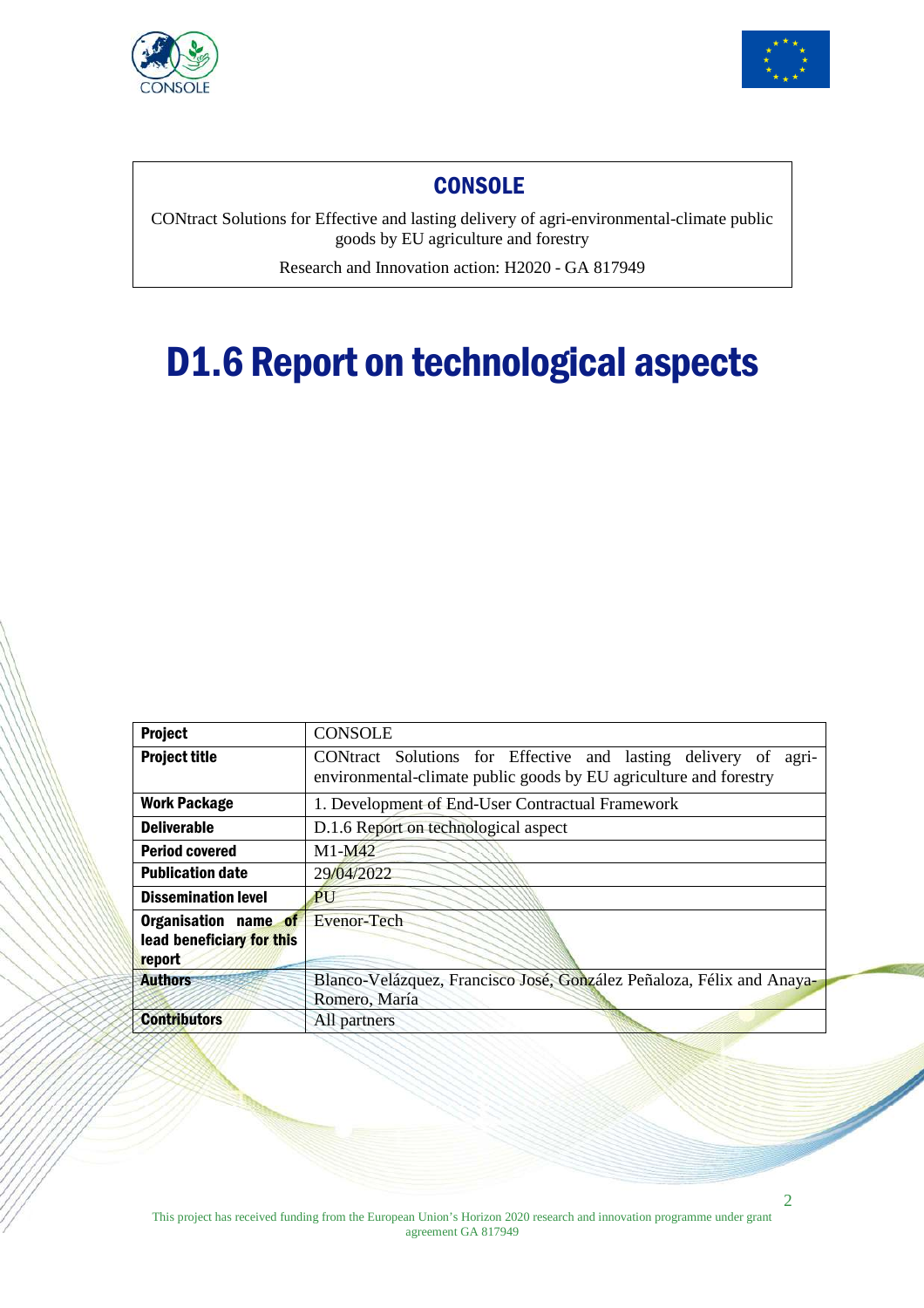



d and de la distribution de la distribution de la distribution de la distribution de la distribution de la distribution de la distribution de la distribution de la distribution de la distribution de la distribution de la d

3 This project has received funding from the European Union's Horizon 2020 research and innovation programme under grant agreement GA 817949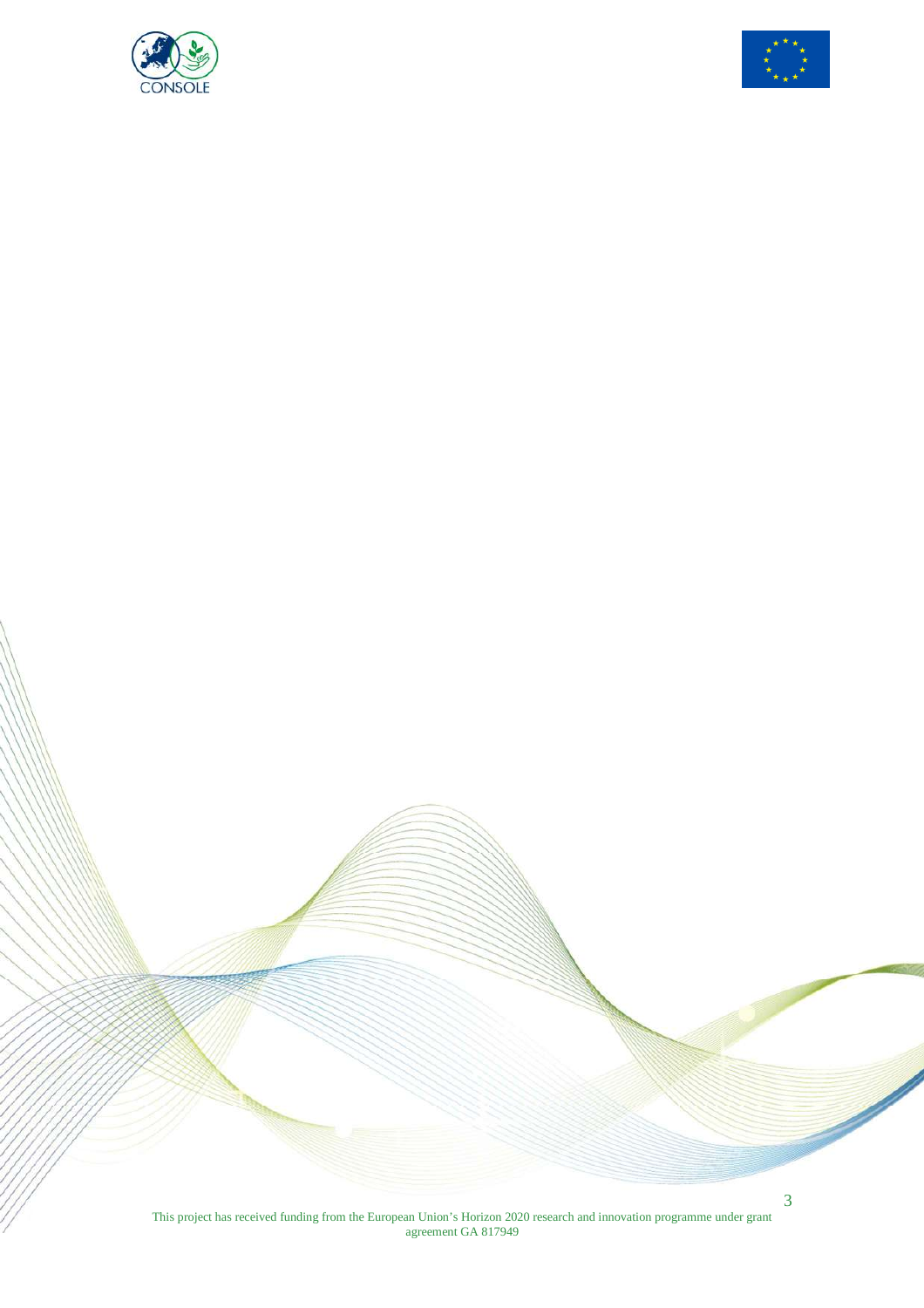



## Project Consortium

| $N^{\circ}$    | Participant organisation name                                                                                   | Country   |
|----------------|-----------------------------------------------------------------------------------------------------------------|-----------|
| $\mathbf{1}$   | ALMA MATER STUDIORUM - UNIVERSITA DI BOLOGNA<br><b>IT</b>                                                       |           |
| $\overline{2}$ | REGIONE EMILIA ROMAGNA                                                                                          |           |
| 3              | CONSORZIO DELLA BONIFICA DELLA ROMAGNA OCCIDENTALE                                                              | IT        |
| $\overline{4}$ | UNIVERSITAET FUER BODENKULTUR WIEN                                                                              | AT        |
| 5              | Ecorys Brussels N.V.                                                                                            | <b>BE</b> |
| 6              | EUROPEAN LANDOWNERS ORGANIZATION                                                                                | <b>BE</b> |
| $\overline{7}$ | ASSOCIATION OF AGRI-ENVIRONMENTAL FARMERS                                                                       | <b>BG</b> |
| 8              | INSTITUTE OF AGRICULTURAL ECONOMICS                                                                             | <b>BG</b> |
| 9              | JOHANN HEINRICH VON THUENEN-INSTITUT,<br>BUNDESFORSCHUNGSINSTITUT FUER<br>LAENDLICHE RAEUME, WALD UND FISCHEREI | DE        |
| 10             | <b>EVENOR TECH SL</b>                                                                                           | <b>ES</b> |
| 11             | ASOCIACIÓN AGRARIA JÓVENES AGRICULTORES DE SEVILLA                                                              | <b>ES</b> |
| 12             | UNIVERSIDAD POLITECNICA DE MADRID                                                                               | <b>ES</b> |
| 13             | <b>LUONNONVARAKESKUS</b>                                                                                        | FI        |
| 14             | ASSEMBLEE DES REGIONS EUROPEENNES FRUITIERES LEGUMIERES<br>ET HORTICOLES                                        | <b>FR</b> |
| 15             | <b>ASSOCIATION TRAME</b>                                                                                        | <b>FR</b> |
| 16             | CENTRE NATIONAL DE LA RECHERCHE SCIENTIFIQUE CNRS                                                               | <b>FR</b> |
| 17             | INSTITUT NATIONAL DE LA RECHERCHE AGRONOMIQUE                                                                   | <b>FR</b> |
| 18             | UNIVERSITY COLLEGE CORK - NATIONAL UNIVERSITY OF IRELAND,<br><b>CORK</b>                                        | IE        |
| 19             | UNIVERSITA DI PISA                                                                                              | IT        |
| 20             | <b>ZEMNIEKU SAEIMA</b>                                                                                          | LV        |
| 21             | <b>STICHTING VU</b>                                                                                             | NL        |
| 22             | STICHTING HET WERELD NATUUR FONDS-NEDERLAND                                                                     | NL        |
| 23             | SZKOLA GLOWNA GOSPODARSTWA WIEJSKIEGO                                                                           | PL        |
| 24             | UNIVERSITY OF LEEDS                                                                                             | <b>UK</b> |

4

d and de la distribution de la distribution de la distribution de la distribution de la distribution de la distribution de la distribution de la distribution de la distribution de la distribution de la distribution de la d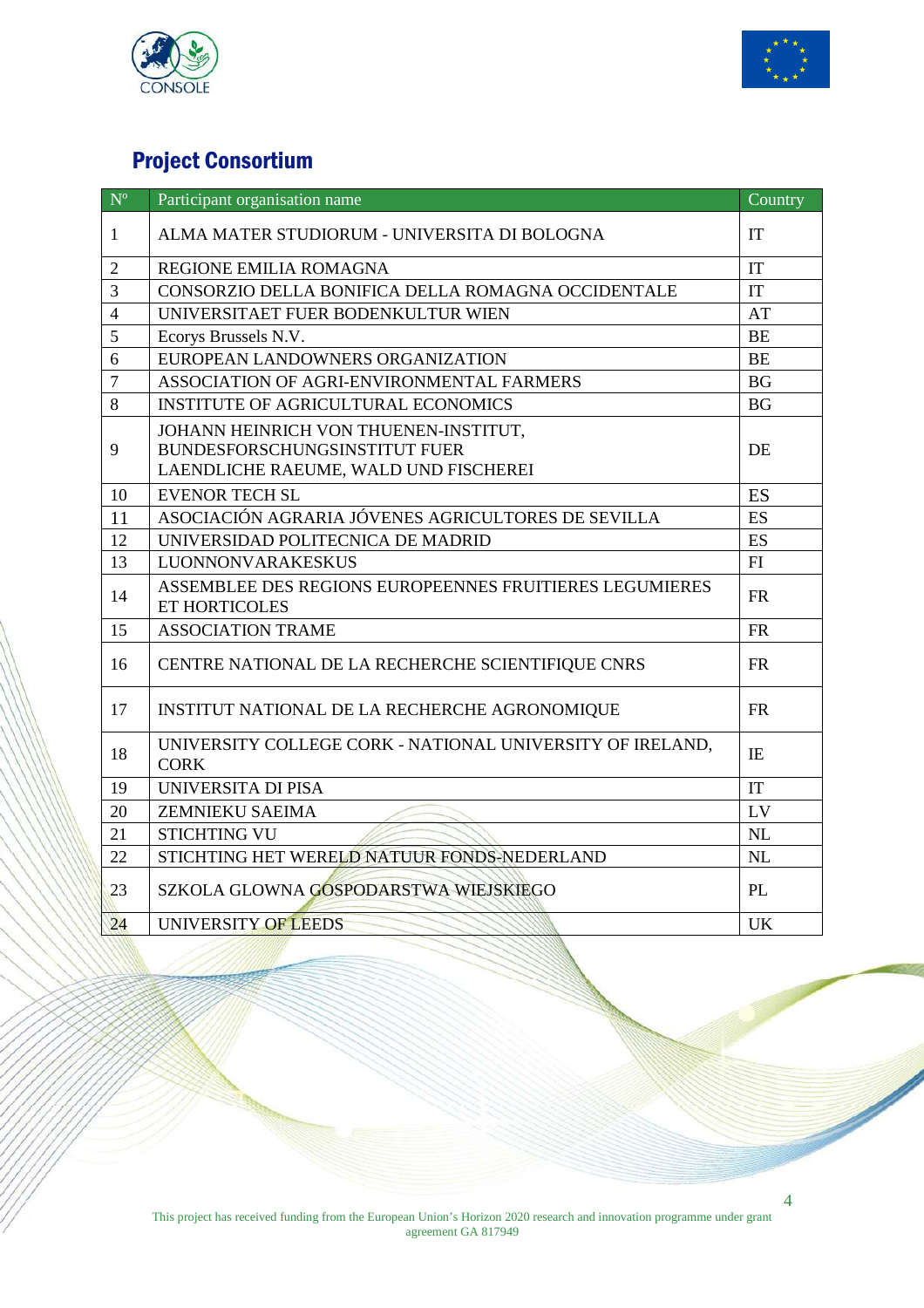



## **Table of contents**

| $\mathbf{1}$   |      |                                  |                    |
|----------------|------|----------------------------------|--------------------|
| $\overline{c}$ |      |                                  |                    |
| 3              |      |                                  |                    |
| $\overline{4}$ |      |                                  |                    |
|                | 4.1  |                                  |                    |
|                | 4.2  |                                  |                    |
|                | 4.3  |                                  |                    |
|                | 4.4  |                                  |                    |
|                | 4.5  |                                  |                    |
|                | 4.6  |                                  |                    |
|                | 4.7  |                                  |                    |
| 5              |      |                                  |                    |
|                | 5.1  |                                  |                    |
|                | 5.2  |                                  |                    |
|                | 5.3  |                                  |                    |
|                | 5.4  |                                  |                    |
|                | 5.5  |                                  |                    |
|                | 5.6  |                                  |                    |
| 6              |      |                                  |                    |
|                | 6.1  |                                  |                    |
|                | 6.2  |                                  |                    |
|                | 6.3  |                                  |                    |
|                | 6.4  | Automated area classification 27 |                    |
|                | 6.5  |                                  |                    |
|                | 6.6  |                                  |                    |
|                | 6.7  | Gaiasense 18                     |                    |
|                | 6.8  | NIVA 2000 19                     |                    |
|                | 6.9  | FaST 19                          | <b>ANTIQUE CAR</b> |
|                | 6.10 |                                  |                    |
|                | 6.11 | LIAISON 20                       |                    |
|                | 6.12 |                                  |                    |
|                | 6.13 |                                  |                    |
|                | 6.14 |                                  |                    |
|                | 6.15 | iSQAPER 20                       |                    |
|                | 6.16 |                                  |                    |
|                |      |                                  |                    |

5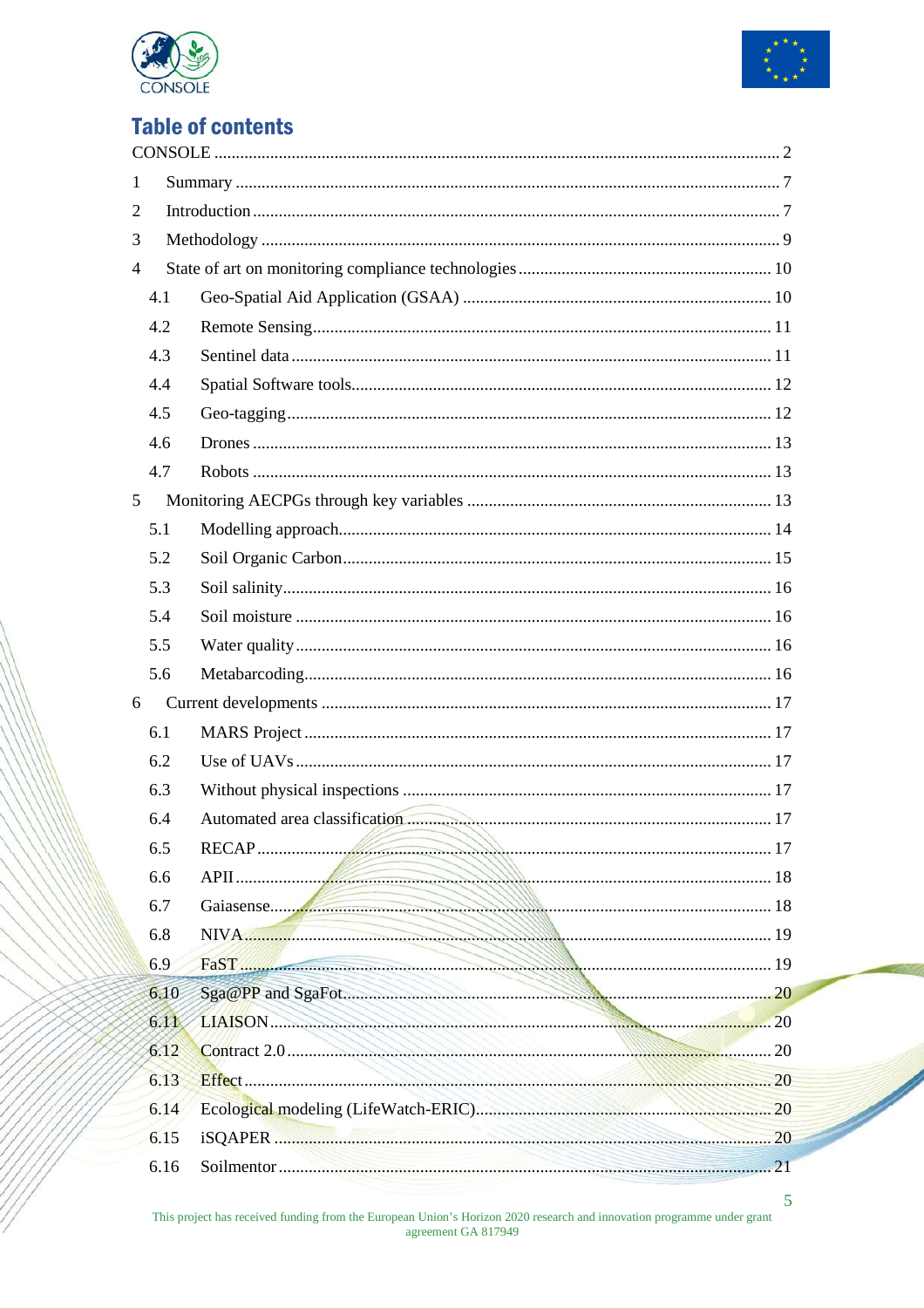



| $7^{\circ}$ |     |  |
|-------------|-----|--|
|             | 7.1 |  |
|             | 7.2 |  |
|             | 7.3 |  |
|             | 7.4 |  |
|             | 7.5 |  |
|             | 7.6 |  |
| 8           |     |  |
| 9           |     |  |
| 10          |     |  |
| 11          |     |  |
|             |     |  |

6

**September 1888**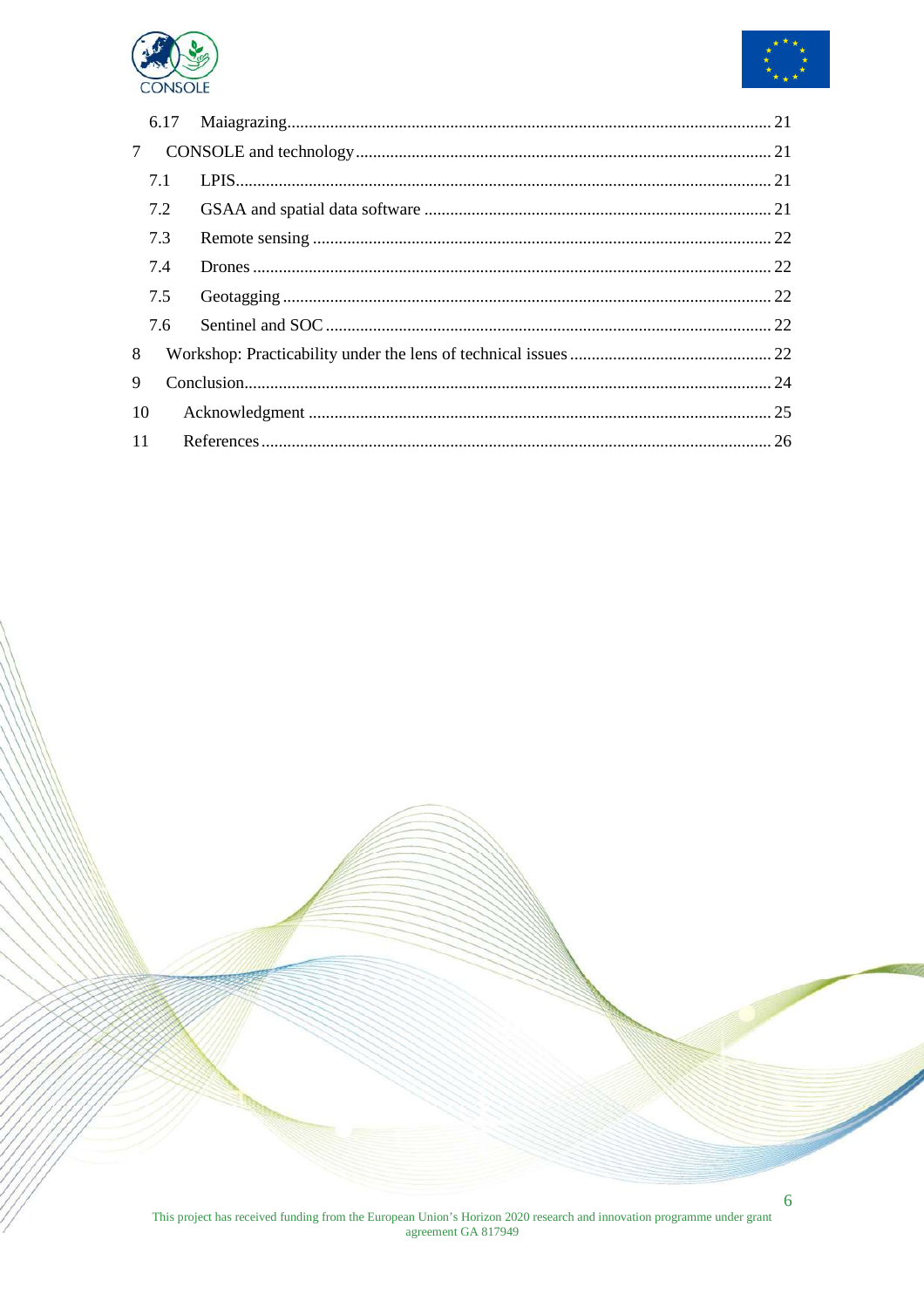



## 1 Summary

Technology has been applied in agriculture as a tool to reduce labour effects and improve labour efficiency. However, they also provide valuable information that provides both the farmer and other users with a better understanding of other assets provided by a farm. In this document, the different technologies applied in the agricultural sector are analysed, differentiating them between compliance technologies and monitoring of agri-environmental public goods (AECPGs) based on scientific publications, reports from relevant entities, meetings with key stakeholders and actions carried out in the CONSOLE project and in other Research and Innovation projects.

For this, the CONSOLE project partners have provided relevant information on the actions carried out in their case studies as well as national and  $/$  or local developments. Subsequently, the information received has been classified and categorized according to the type of technology used.

This document reflects the variety of technologies available in the sector that allows and favors the development of new contractual relationships that increase or promote AECPGs following the objectives set by the new CAP Farm to Fork, Green Deal and the objectives of sustainable development of FAO.

However, to favor the implementation of the technology and therefore the development of new contractual relationships, an incentive from the responsible parties can be crucial to achieve the objectives set for Horizon 2030.

For that, this document reflects the perception from key actors to analyze current technologies and their feasibility to be implemented under different contractual relationships and AECPGs promoted.

## 2 Introduction

The aim of this report is to provide a portfolio of current technologies available for the design and the implementation of innovative contractual relationships which promote the agri-environmental public goods.

The CONSOLE project has identified four types of contractual relationships (Result-based, Collective implementation, value chain and land tenure). The purpose of this document is to identify the suitability of each of the types of technologies to be applied in each of the contractual relationships.

Each of the types of contractual relationships claims a series of specific parameters to be monitored according to the nature of the contractual relationship. From a monitoring technologies point of view, it is easy to relate to the type of indicator-based. However, the rest of the typologies also require technologies that allow them to know if the land has been tilled or not, if the implementation of any management is being carried out properly throughout the territory or if the management of the crop has been carried out according to the indications of the contract.

The CONSOLE project includes more than 60 case studies of different typologies in which there are examples of the use of different technologies.

The technology is and has been applied in the agriculture sector to eliminate or reduce efforts and increase efficiency in agriculture (sensors, datalogger, autonomous tractors, etc). The main advantages are increased production, improved nutrients in food, reduced pressure on the environment, improved quality of life, etc. (Wiggins, 2004). Furthermore, the technology could allow additional functions as monitoring, designing new contractual relationships and reducing costs and time in compliance tasks.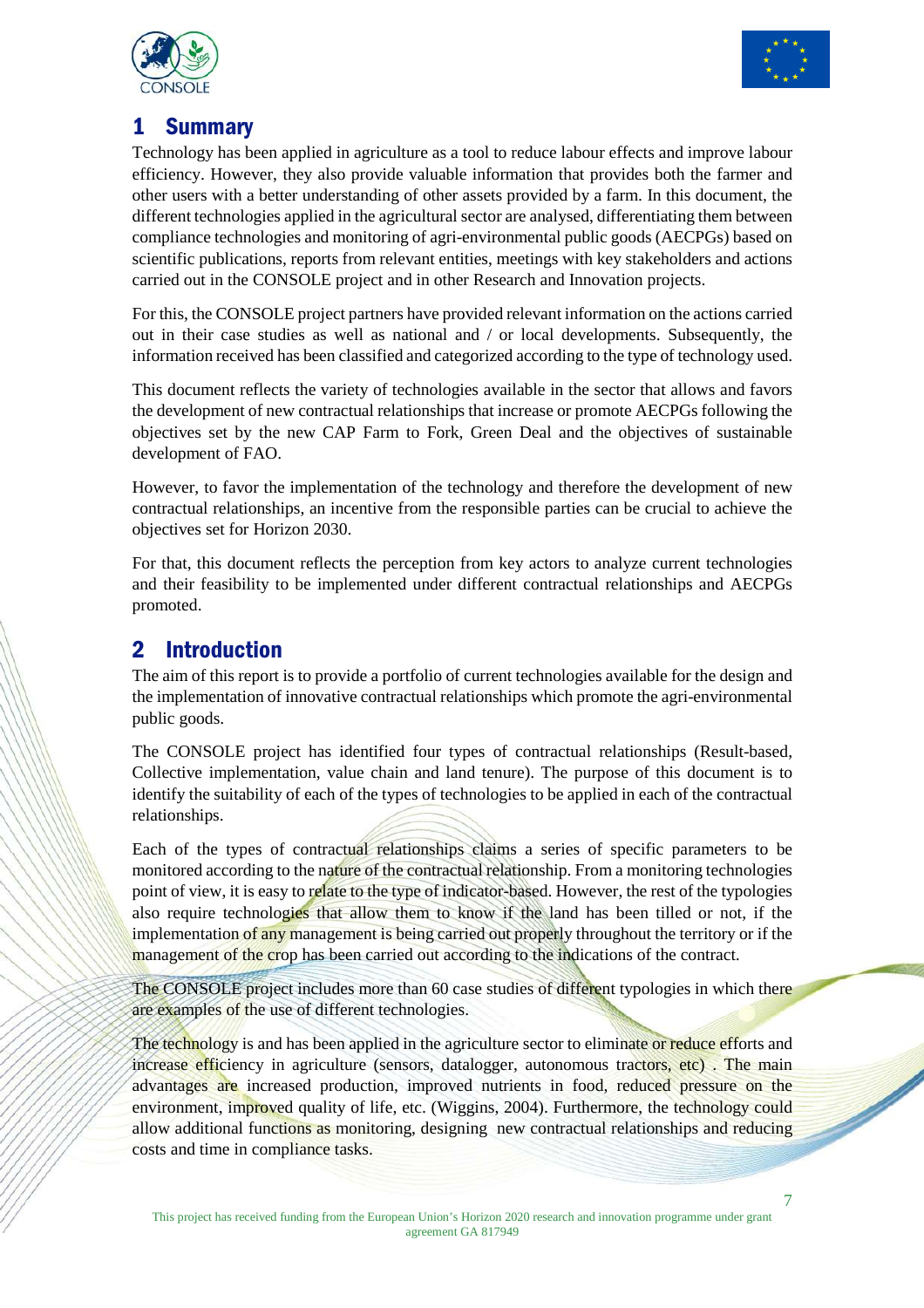



However, different regulatory measures can affect the application of one or another technologies in the agricultural sector. For instance, the Biotech directive dealing with genetic innovation and the current CAP provides incentives based on the digitalization of the sector.

The innovations on the widespread internet in the last two decades allowed the capability to the producers and consumer services in real time such as crops monitoring, pest controls, livestock monitoring, etc. Artificial Intelligence, drones/sensors, and genetic engineering are emerging technologies which play an important role in revolutionizing agriculture (Ryan et al, 2018). The advanced technologies provide benefits for farmers and public administration, increase the profitability of the plots and reduce the costs of monitoring. This will make it easier for farmers to monitor their environmental and other obligations in a timely manner and thus avoid penalties for non-compliance with the rules of the CAP. In the CAP framework, the application of advanced technologies could reduce the number of on-the-spot checks, and significantly reduce the time spent by farmers with inspectors in the field. Farmers will also be able to benefit from synergies with other digital technologies, such as crop monitoring and yield forecasting, to manage their farms better. Paperwork can also be reduced through the improved automation of activity recording (EC, 2018).

The advances of technology will benefit citizen science in agriculture and food research converting data into usable information, particularly for those collecting the data. In addition, a variety of algorithms coupled to camera phones allow plants, and soon pests, pathogens, and pollinators to be identified in the field in near real-time for identification projects (Ramcharan et al, 2018)

Other technologies, such as drones and genetic engineering also present opportunities, but may be more limited in their capacity depending on government regulations. Similarly, genetic engineering and gene editing (e.g. CRISPR/Cas9) technologies are becoming cheaper (Ryan et al, 2018)

Currently, the utilised agricultural area (UAA) in the EU-28 amounts to almost 175M hectares subject to payment and controls. Seven million farmers benefit from area-based CAP payments achieving a total amount paid by the Paying Agencies of 55000 M€/year.

Recently, the European Union Green Deal created a new food security strategy called the "Farm to Fork Strategy" (F2F) the main goal of which are: ensuring sustainable food production; ensuring food security; stimulating sustainable food processing wholesale, retail, hospitality and food services practices; promoting sustainable food consumption and facilitating the shift to healthy, sustainable diets; reducing foods loss and waste and; combating food fraud along the food supply chain. This strategy is in line with the Sustainable Developments Goals and reduces the greenhouse gas emissions.

As well as, the F2F Strategy is related to the new CAP, to reduce the negative impacts on environmental health and sustainable production.

The main features of the Commission's proposal for a modernised and simplified CAP include:

A focus on strategy and objectives

A fairer subsidy system

A focus on environmental and climate actions

Member States will have more flexibility to design measures targeting national and regional needs, and more flexibility when agreeing strategic plans with the EU for the application of controls.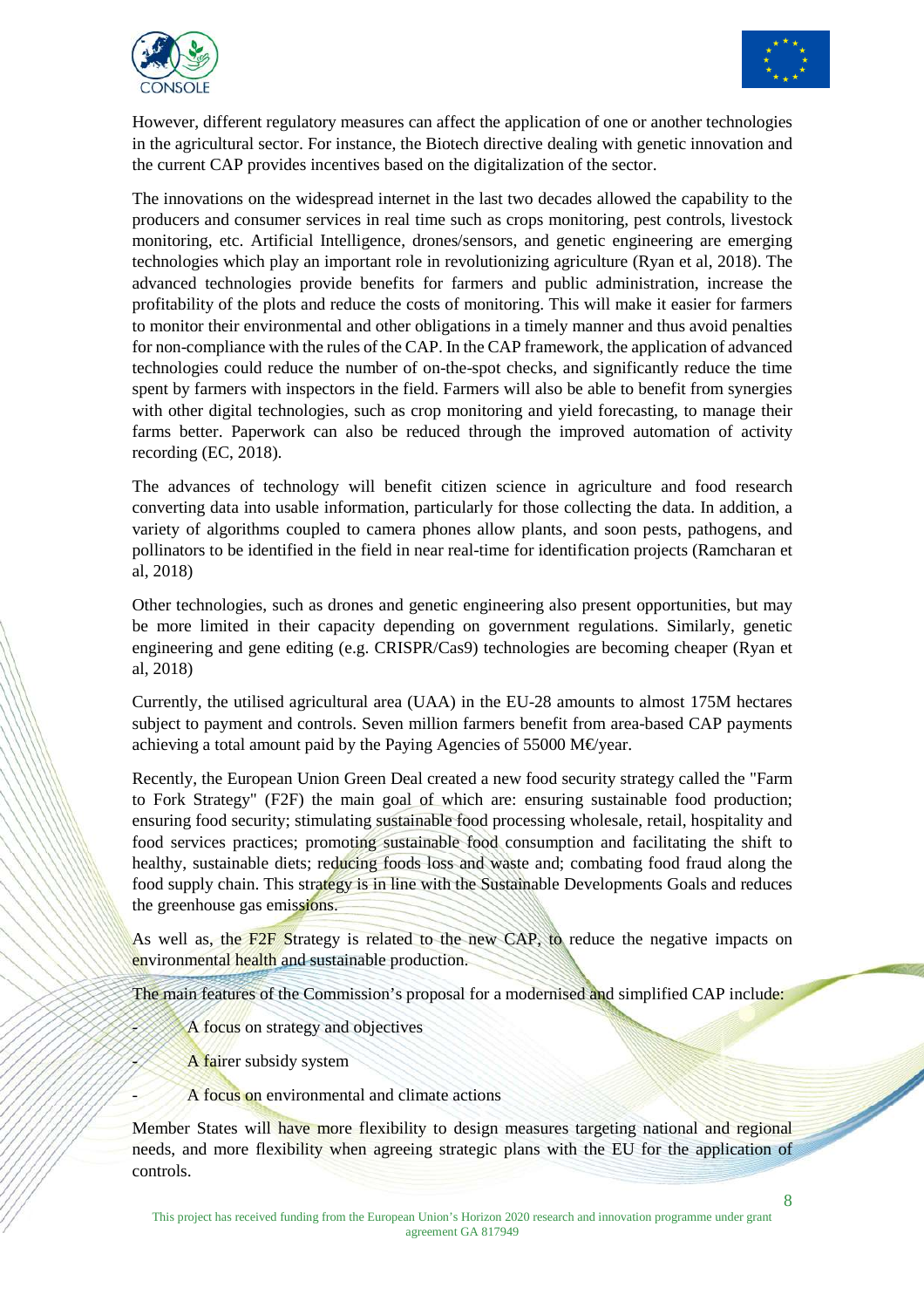



The Integrated Administrative Control System (IACS) has been subsequently developed and tailored across the EU, introducing specific regulatory requirements (RDPs, Greening, etc) and technological tools (LPIS, Geo Spatial Aid Application etc). The current IACS incorporates different databases (farmers' register, animal register, LPIS, entitlement register, claims databases) with cross-checking of the integrity of data. Under IACS, Member States are required to use computerised databases to administer the annual claim and control cycle, covering aid application, administrative and (where applicable) on-the-spot checks (OTSC), and payments, incorporating (where applicable) penalties and deductions.

The draft IACS legislation, which retains the key elements of the current system, includes the requirement to introduce an area monitoring system that allows regular and systematic observation, tracking, and assessment of agricultural activities and practices on agricultural areas using Copernicus Sentinels satellite data or equivalent.

A specific topic of interest is whether advanced versions of the current technologies are in use or being considered by administrators, beneficiaries and tin the wider market that have the potential to reduce administrative burden and allow monitoring Agri-environmental public goods. In this report, we will describe the current technologies available regarding their targets. The information shown has been collected from scientific manuscripts, EC and project reports and the experiences reported from CS from the CONSOLE project.

## 3 Methodology

In May of 2019, the CONSOLE kick-off meeting (KOM) was carried out in Seville (Spain). During the KOM, the strategy to achieve milestones and objectives were discussed. Three steps were identified: state of the art based on scientific manuscripts, technological and report manuscripts; Community of Practice members experts on technology and policy through workshops and; CONSOLE partners and their entities due to the expertise in the area and their advances in the CONSOLE Case Studies.

The first step designed was the identification of current technologies available through the compilation of knowledge. In fact, a close collaboration between UNIBO and EVENOR was designed in order to facilitate the goals of task 1.6. For that, Dr. Davide Viaggi, from UNIBO led a stay of three months (10/06/2019) of a one researcher from Evenor-Tech focused on the identification of different categories of technologies as a support to the implementation of resultbased and collective agri-environmental schemes. During the stay, a through review of current technologies was carried out to focus on the current compliance technologies available for the agro-forestry sector. For that, several scientific manuscripts, project and technology reports and projects were consulted in order to collect all knowledge available. Every week, a progress meeting was organized in order to analyse advances achieved. At the end of the stay, before the 1<sup>st</sup> project meeting, the advances were discussed internally to show preliminary results.

During the project meeting, the second step "involvement of the Community of Practice" in this task was discussed. In light of the points discussed, the preliminary results had been shown with them in a workshop scheduled to the end of M18. However, the pandemic situation affected the normal development of the workshop. For instance, the workshop was designed as a virtual workshop in order to collect their feedback. Nevertheless, the key members of the CoP had not attended the meeting due to their availability. According to the lack of time from the CoP to participate in the participatory activity, the workshop will be set at the end of the project in order to validate the results obtained.

Finally (third step), CONSOLE partners were consulted to provide new technologies and solutions not identified in the preliminary results. In addition, the several case studies described

9

**September 1888**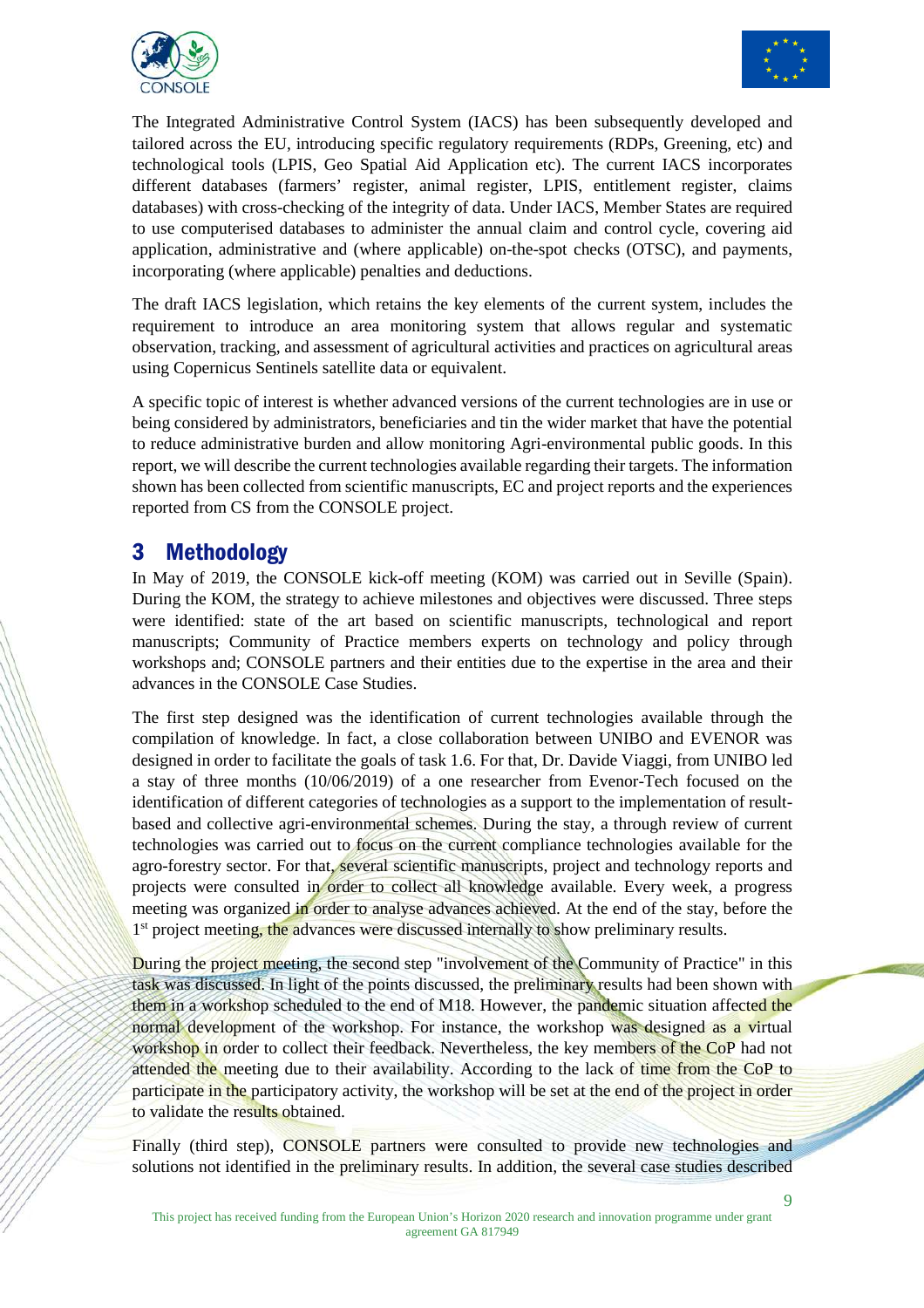



in WP2 were reviewed to nurture the current report. CONSOLE partners provided information about several technologies and tools associated with their entities or case studies. The information provided was classified according to the categories identified previously.

Furthermore, several interviews with stakeholders and, finally, members of the CoP, were carried out to communicate information about the project, their objectives, and promote their involvement and the exchange of their knowledge. Several entities showed interest in the CONSOLE project, sister and related projects, ICT entities, research centers, universities, public administration, etc. The participation in virtual congress and conferences allowed them to increase their interest in the advances on this topic. Entities such as IFAPA (Andalusian Institute for Research and Training in Agriculture, Fisheries, Food and Ecological Production), LifeWacht-ERIC and Joint Research Center as tool developers focus on monitoring environmental and crop variables.

In the end, a workshop was carried out in 1<sup>st</sup> December 2021 in order to evaluate the technologies analyzed and their impacts on public goods and current contract solutions.

## 4 State of art on monitoring compliance technologies

Land Parcel Identification System (LPIS) is a software that allows geolocate, display and spatially integrate its constituent data (Article 70 of Regulation (EU) No 1306/2013 and Article 5 of Regulation (EU) No 640/20143). It contains diverse spatial data sets from multiple sources which together form a record of all agricultural areas (reference parcels) in the relevant Member State and the maximum eligible areas under different EU aid schemes in Pillars 1 and 2 of the current CAP. LPISs comprise alphanumerical and graphic elements (EC and ECORYS, 2019).

From 2018, all aid applications must include pre-populated and amendable geo-spatial information including the location and size of ecological focus area (EFAs). LPIS is maintained using aerial or satellite orto-photos (imagery), national mapping systems, validated farmers notifications, and results of on-the-spot controls. Based on this kind of technology, different additional technologies can be related. Following, the information included is based on EC and Ecorys, 2018

## 4.1 Geo-Spatial Aid Application (GSAA)

GSAA could be the most frequent technology applied due to the long application. Some Member States adopted electronic claims with a geo-spatial component before GSAA became a requirement. This technology provides several attractive features, not only for public administration, for farmers, such as on-line cross checks with paying agency databases and instant anomaly warnings that could minimize the number of mistakes in declarations. It also reduces the number of errors and checks the paying agency needs to undertake between the receipt of the application and making payment.

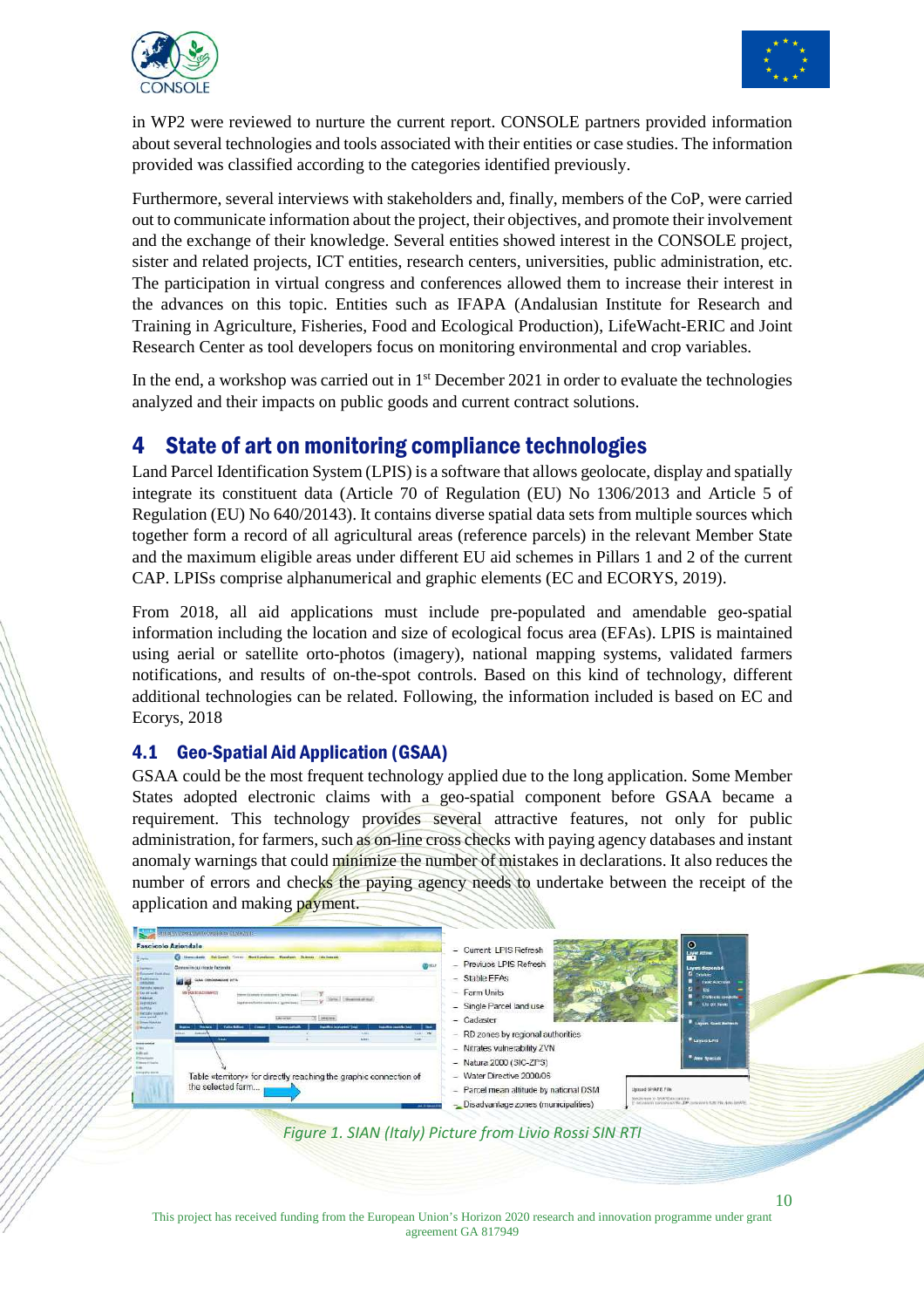



## 4.2 Remote Sensing

A few Member States already use remote sensing to the maximum extent as part of their control regime. For instance, the smallest countries use remote sensing because the size of data is more feasible to manage than other countries. The application of remote sensing could allow to reduce the number of on-the-spot controls and more targeted use of resources when inspectors need to be deployed on-farm. The use of the imagery together with other data sources of technologies could be optimised to add value to the overall control regime.

For instance, Light Detection and Ranging (LIDAR) which is an active remote sensing system that can be used to measure vegetation height across wide areas. LIDAR uses light in the form of a pulsed laser to measure ranges (variable distances) to the earth. Its use, with remote sensing, has enabled a better evaluation of the eligible areas of grassland under the pro-rata method for areas of permanent grassland. In addition, its use in conjunction with crop identification software has provided the potential support of a more cost-effective means of undertaking the greening crop diversification inspection requirements in a short period. However, reliance on this method is often tempered by the existence of cloud cover over these inaccessible areas.

## 4.3 Sentinel data

A number of Member States are either piloting or considering the use of Sentinel imagery. Recent regulatory changes and the new CAP reform proposals introduce the possibility for the greater use of monitoring techniques across IACS schemes where Sentinel is likely to play a significant role.

The document "Analysis of administrative burden arising from the CAP" provides an overview on the key benefits and issues identified:

| <b>Benefits</b>                                | <b>Issues</b>                                   |  |
|------------------------------------------------|-------------------------------------------------|--|
| -Opportunity to replace 5% on-the-spot         | - Move from a system of annual change to        |  |
| checks with a system for 100% monitoring;      | constantly change;                              |  |
|                                                |                                                 |  |
| -Farmers may have the possibility to after     | - Sentinel data requires additional sources and |  |
| claims and rural development agreements on     | methods to full replace of existing methods;    |  |
| an ongoing based on satellites data;           |                                                 |  |
|                                                | -For instance, the geometric resolution of      |  |
| -Simplifying the annual claims process and     | Sentinel-2 is insufficient for some elements    |  |
| reduction of control unit size. Consequently,  | and features such as hedges, ponds, ditches,    |  |
| MS will reduce their costs;                    | trees in line or in groups, margins of field,   |  |
|                                                | traditional walls;                              |  |
| If this technology is combined with            |                                                 |  |
| geotagged pictures, satellites will allow the  | -Monitoring parcels of $< 0.5$ ha (present in   |  |
| accuracy increase and results confirmation     | very high numbers in some Member States);       |  |
| from farmers/technicians;                      |                                                 |  |
|                                                | -Potential increased total cost of ownership    |  |
| -Elimination of bottlenecks:                   | including:                                      |  |
|                                                | Costs of software;                              |  |
| -Penalties and error rates reduction;          | Algorithms;                                     |  |
|                                                | Data storage.                                   |  |
| -Identification of irregularities in advance;  |                                                 |  |
|                                                |                                                 |  |
| -Cost reductions in the cost of procurement of |                                                 |  |
| control imagery due to "open source" data;     |                                                 |  |
|                                                |                                                 |  |

#### *Table 1: Key benefits and issues identified*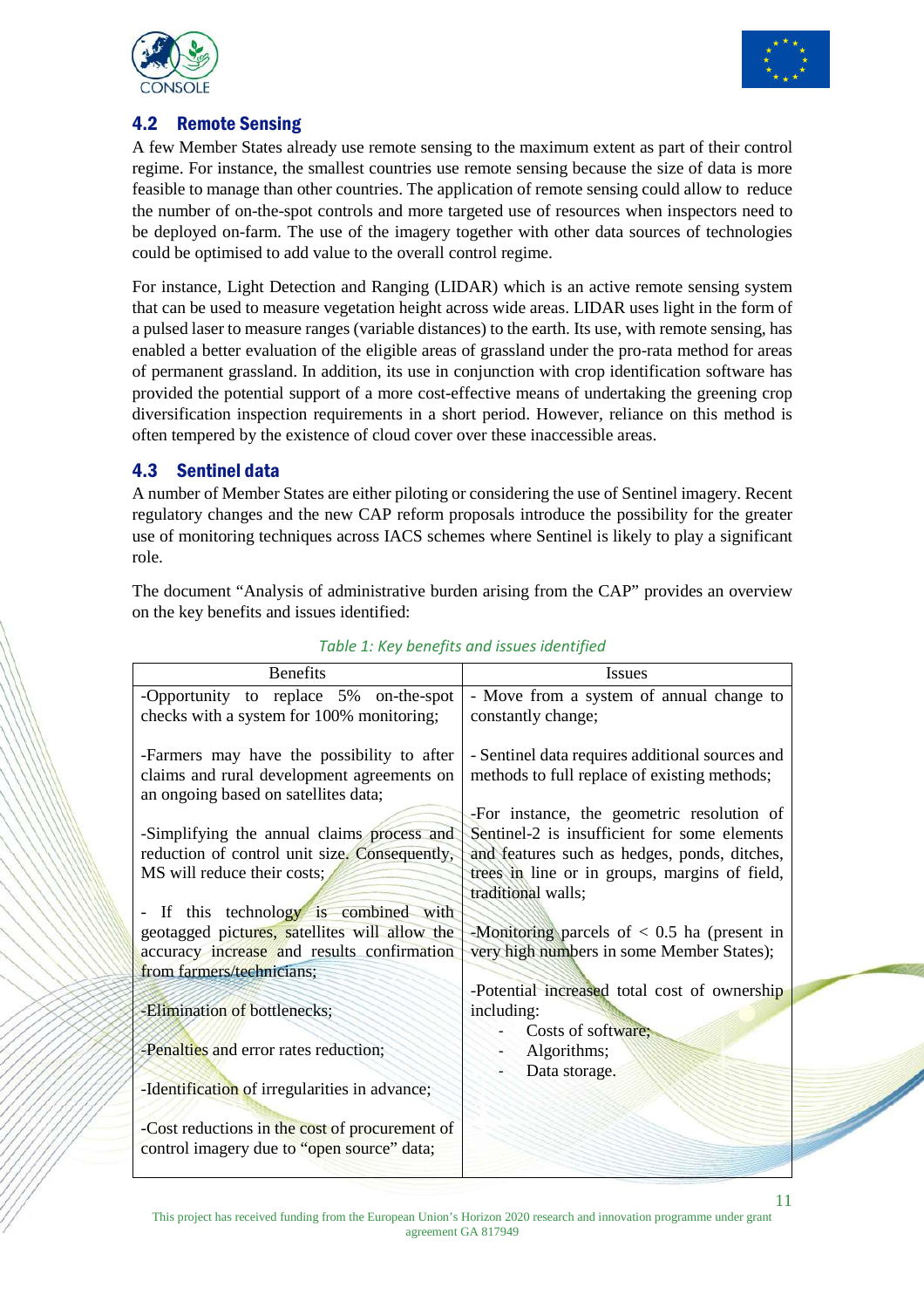



| -Potential alternatives for greening controls<br>thanks to the frequency and availability of<br>data;              |  |
|--------------------------------------------------------------------------------------------------------------------|--|
| -Determination of cultivated areas, grassland<br>and other features for direct payments;                           |  |
| -Support for compensation or derogations<br>regard unnatural events such as flood or<br>severe drought conditions; |  |
| - Identifying potential anomalies in eligible<br>areas with automated software for future<br>follow up.            |  |

## 4.4 Spatial Software tools

Several development areas are working in the use of tools to assist on ingestion data and change analysis. In this case, the specific areas are:

-software that determines specific land use;

-hyperspectral analysis that allows for identifying the type of land cover by interpretation of the colours on ground; and

-the identification of potential anomalies for further research through tools that automatically update the LPIS where the area is considered to be sufficiently accurate against a specified set of rules thereby eliminating the need for manual digitisation.

Imagery, whether regularly obtained via sentinel or more traditional means, is combined with other layers of developed, procured or open-source data that allow a suite of checks against different regulatory direct payment and rural development requirements to take place. Most of these tools use probability assessments where parcels, land uses, areas or features are flagged as potential anomalies often using "traffic light" coding.

## 4.5 Geo-tagging

Geo-tagging refers to adding the metadata for this geo-spatial information on images or other media. Inspectors or farmers provide evidence via time, date and location stamped images taken via smartphones or tablets. Identified uses include:

-Providing an effective means for any area that is not effectively monitored by imagery or where there is doubt that needs verification as the result of controlled use of that imagery;

-Validation of crop type or feature within a land parcel particularly in determining crop diversification obligations under greening but also for specified crops or areas under voluntary coupled schemes and features in rural development measures;

-A potential cost-effective alternative means of confirmation of small land parcels against a combination of sentinel and high-resolution imagery;

- Where the model provides the opportunity for the farmer or representative to submit the geotagged evidence, the ability to save travel and resource costs by eliminating or reducing the need for rapid field visits or even full on the-spot controls;

- A supplementary route to provide secondary information for certain crops or schemes such as details of seed labels;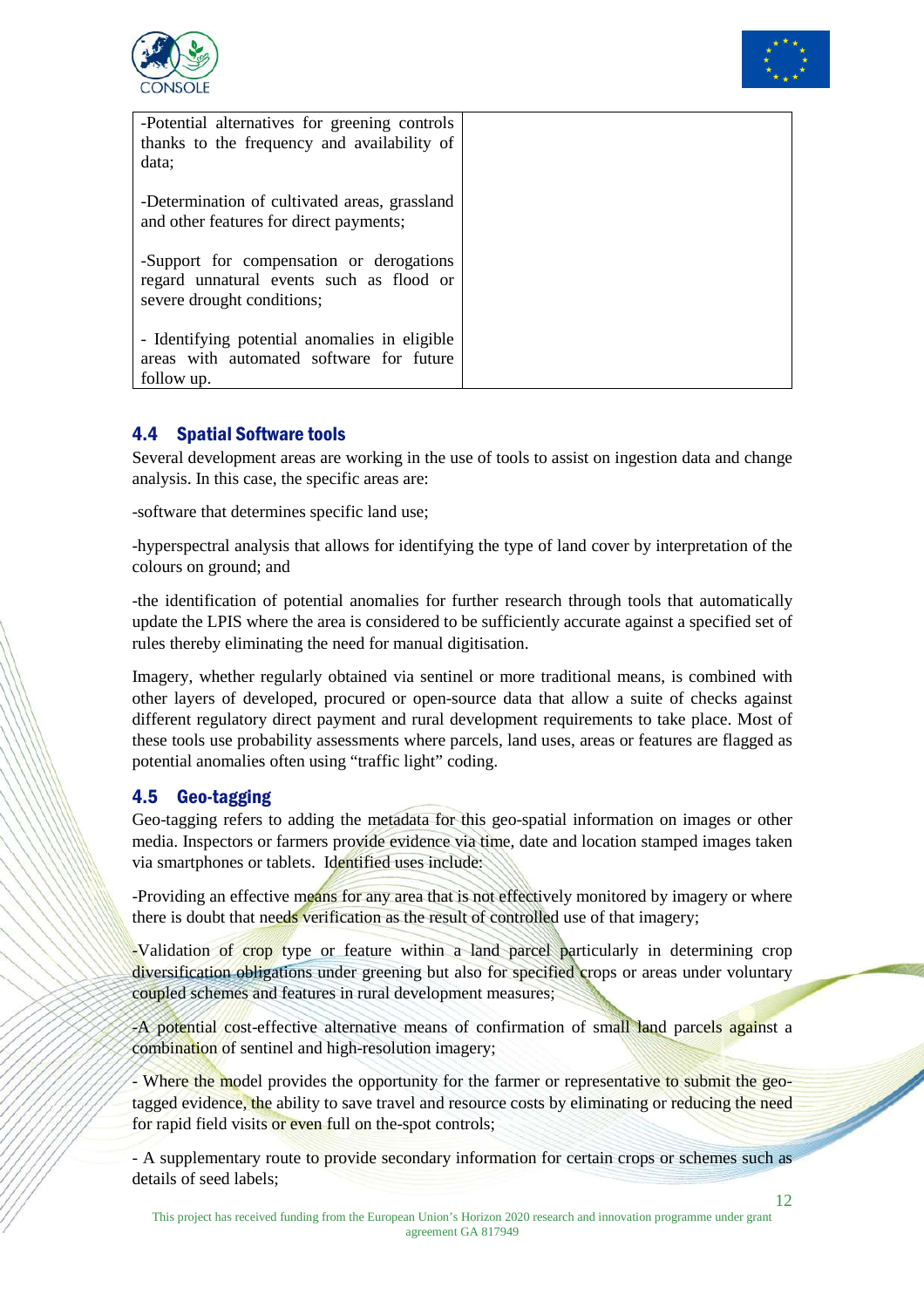



- Another tool for updating and maintaining the accuracy and currency of the LPIS.

Overall, there are positive views about the potential uses of geo-tagging within an overall framework of spatial and technical monitoring tools. The full costs of using this technology are however only currently being explored. Technical skills are needed to provide an authoritative set of images that can be used to assure the accuracy of control or declared areas. It should be reasonably easy to train control officers in its use but it may be more problematic where farmers would supply the evidence.

## 4.6 Drones

The most realistic use of drones is for targeted campaigns in specific areas where physical access is difficult for traditional on-the-spot controls. The information provided has a good accuracy but there are legal limitations in each Member States. Some MS policies require permissions from the landowners and an operator registered for the flight of a drone. However, drones resolve issues where remote sensing images are impacted by clouds.

## 4.7 Robots

Robots are an option to reduce the time intensive tasks of staff in checking applications. They are particularly interesting when interacting with software applications. Regarding EC and Ecorys 2018, the robots check data from insurance pensions and transfer the data to the paying agency. The robots could process daily data as 6 employees. However, the involvement of robots in this process required an initial economical input.

## 5 Monitoring AECPGs through key variables

CONSOLE is focused on the identification of innovative contractual relationships that promote the AECPGs. There are several models and advances in this issue which could be feasible to combine with the compliance technologies. The combination may allow designing new contractual relationships based on results and facilitate their implementation and monitoring. Most of the advances shown are related with the F2F strategy, SDGS and the new CAP to minimize the impact on the environment or promote the sustainability of land farm management.

For instance, the following table summarizes impact indicators and results linked to the objectives of the new CAP (Hart and Bas-Defossez, 2018):

| <b>Result indicator</b>                    | <b>Impact indicator</b>                                                                                            |  |  |
|--------------------------------------------|--------------------------------------------------------------------------------------------------------------------|--|--|
| <b>Climate</b>                             |                                                                                                                    |  |  |
| Adaptation to climate change               | Improving farm resilience                                                                                          |  |  |
| Reducing emissions in the livestock sector | Contribute to climate mitigation (reducing<br>GHG emissions from agriculture)                                      |  |  |
| Carbon storage in soils and biomass        | Enhancing carbon sequestration (increase soil<br>organic carbon)                                                   |  |  |
| Green energy from agriculture and forestry | Increase sustainable energy in agriculture<br>(production of renewable energy<br>from<br>agriculture and forestry) |  |  |
| <b>Natural resources</b>                   |                                                                                                                    |  |  |
| <b>Improving soils</b>                     | Reduce soil erosion (% land in moderate and<br>severe soil erosion on agricultural land)                           |  |  |
| Improving air quality                      | Improving air quality (reduce ammonia<br>emissions from agricultural land)                                         |  |  |
| Protecting water quality                   | Improving water quality (gross nutrient<br>balance on agricultural land)                                           |  |  |
| Sustainable nutrient management            | Reducing nutrient leakage (nitrate in ground<br>water - % of ground water stations with N                          |  |  |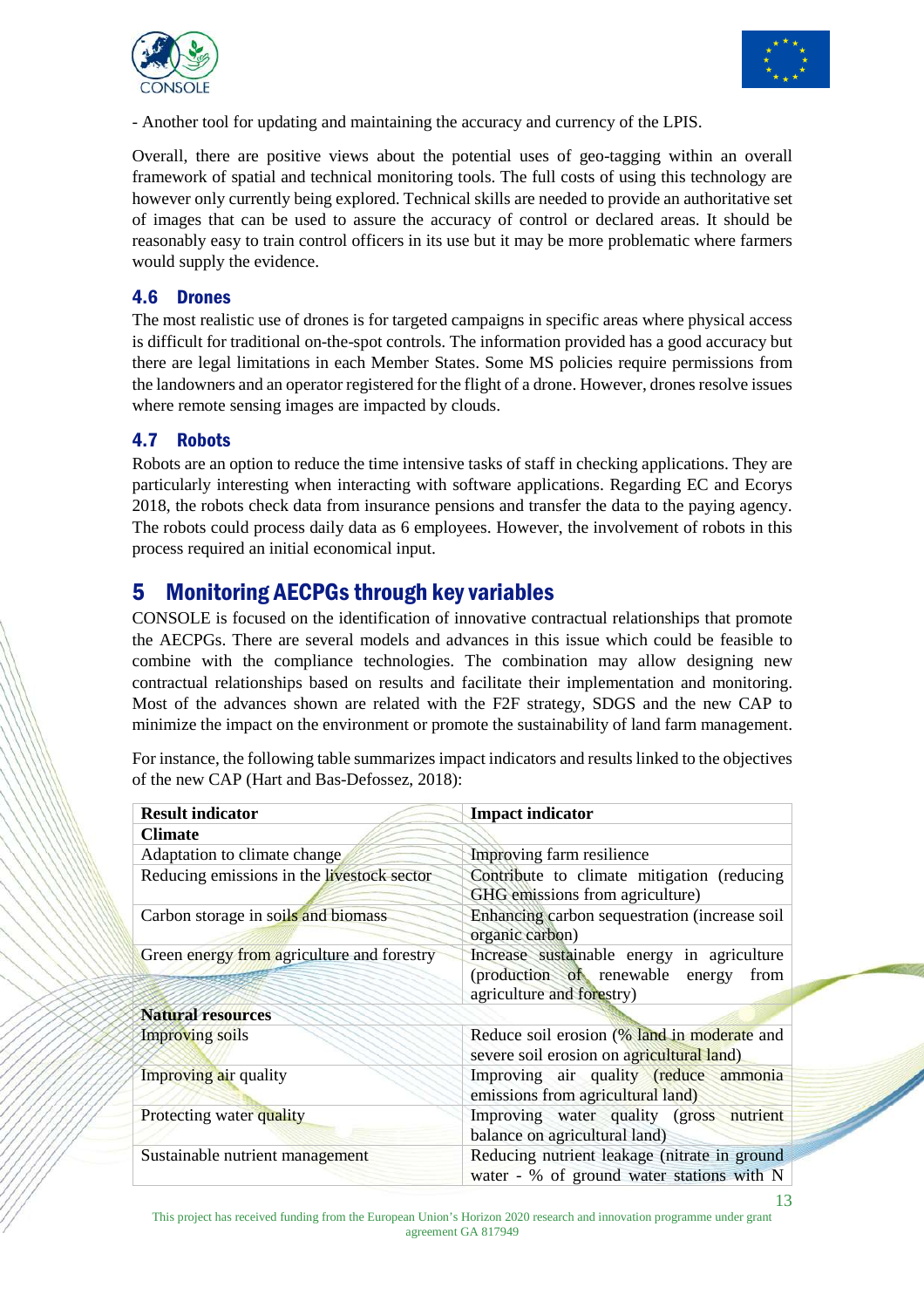



|                                          | concentration over 50 mg/l as per the N<br>Directive)                                         |
|------------------------------------------|-----------------------------------------------------------------------------------------------|
| Sustainable water management             | Reducing<br>(water<br>water<br>pressure on<br>exploitation index plus: $WEI+)$                |
| <b>Habitats and Eco-systems</b>          |                                                                                               |
| Supporting sustainable forest management | bird<br>Increasing<br>farmland<br>populations<br>(Farmland Bird Index)                        |
| Protecting forest ecosystems             | Enhanced provision of ecosystem services<br>(share of UAA covered with landscape<br>features) |

Most of the solutions are working on several technologies and combinations. Recent advances in Artificial Intelligence and Machine Learning -especially, with the widespread use of Deep Learning- permit the automatic segmentation of farms, classification of the type of crops, and even the detection of objects/structures from aerial imagery, all of which provide data relevant for measuring, determining payments to the farmers and performing additional monitoring checks. For instance, using commercial UAVs, images with a resolution around 10cm/pixel can be acquired, and such resolution has been proven to be enough to detect most types of crops and to meet the requirements needed by the EU´s Common Agriculture Policy (CAP).

The combination of Sentinel satellite imagery, spatial software capable of analysis and assessing the eligibility of features and land uses based upon probability assessments and geotagged photography under controlled conditions together present the opportunity to minimise the need for traditional on-the-spot controls. The benefits of this approach will be multiplied if this data collection process occurs in synergy with other digital technologies, such as crop monitoring and yield forecasting, bringing greater efficiencies to farms.

Following several methodologies are described for analysis of environmental variables that could be monitored through Earth Observation linked with the indicators proposed in the below table. The combination of the following methodologies with advances in AI and Machine Learning can be useful for developing tools for farmers and payments agencies or public administration.

## 5.1 Modelling approach

In many cases, the needs of environmental researchers are different to the modelers due to the application of empirical models (such as black box) and mechanistic models for diverse environmental applications (Krapu and Borsuk, 2019). There are many statistical analyses and models in different areas for land evaluation (De la Rosa et al, 2009, Dedeoglu et al, 2018). There is an increasing need for developing an only one solution that integrates *in-situ* and *ex-situ* management processes but this integration needs collaboration at different levels as implementation, monitoring and assessment (Schwartz et al., 2017). *In-situ* data can be defined as any observation taken by instrument in direct contact with the medium it senses. On the other hand, *ex-situ* data is any observation taken by an instrument in an indirect way (as remote sensing). Regarding the land evaluation process, many approaches have been used for land evaluation and assessment of vegetation-environment relationships, such as Decision support systems (DSSs). (Blanco-Velázquez et al, 2020). DSSs are computational systems that combine data and knowledge from different sources. For instance, MicroLEIS-DSS was developed to assist decision makers with a wide range of agro-ecological problems related to land productivity and land degradation (De la Rosa, 2009). The DSS can be applied for developing different policy strategies according to the area or through new input data, evaluating the application of measures needed to receive any payment under the CAP framework or similar. Models such as CAPRI and AgriPoliS were used in Sweden (Höjgard and Rabinowicz, 2012) to analyse the results of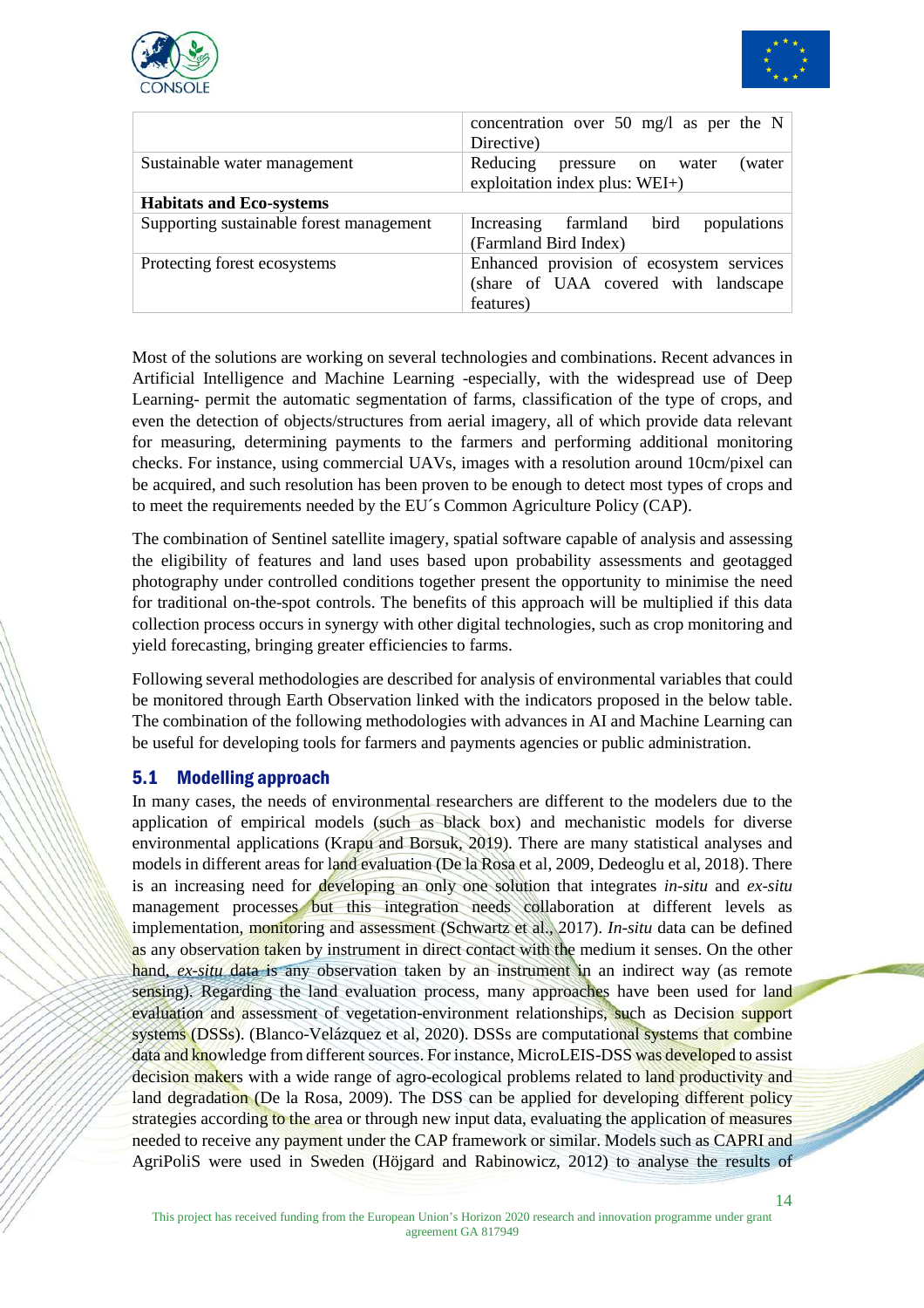



environmental support, and the impact on water quality was analysed using SOILNDB and ICECREAMDB. CAPRI and AgriPoliS are complementary, but with different modelling approach and geographical coverage. SOILNDB and ICECREAMDB were applied in arable land in Sweden in order to calculate nutrient leakage (N and K respectively). Both models are purely biological and do not estimate behavioural changes.

Some problems identified in the application of models is the lack of available databases. ENVASSO project, INSPIRE, etc provides suggestions and recommendations in the development of harmonized and standardized databases that will allow up-scaling results of local models and interoperability of *in-situ* databases.

## 5.2 Soil Organic Carbon

Ghoziladeh et al (2018) propose a correlation analysis among soil samples and Sentinel 2. In their work, 200 soil samples were collected (Haplic Stagnosol, Haplic Stagnic Cambisol, Leptosol, Calcic Chemozem, Haplic Cambisol, Luvisol, Albic Luvisol, Luvic Chernozem) in the Czech Republic. The areas selected were primarily rural and devoted to winter and spring cereals, oilseed rape, maize and potatoes.

The Sentinel-2 images (Level-1C processing) were downloaded and included in the work. The analysis included the 12 bands and the following indexes:

| Index        | Definition                                                                                                                            | Definition based on Sentinel-2                                                             | Details                                            | Reference                |
|--------------|---------------------------------------------------------------------------------------------------------------------------------------|--------------------------------------------------------------------------------------------|----------------------------------------------------|--------------------------|
| <b>NDVI</b>  | $\rho NIR - \rho Red$<br>$\rho NIR + \rho Red$                                                                                        | $BS - B4$<br>$BS + B4$                                                                     |                                                    | Rouse et al. (1974)      |
| TVI          | $\left(\frac{\rho \text{NIR} - \rho \text{Red}}{\rho \text{NIR} + \rho \text{Red}} + 0.5\right)^{1/2} \times 100$                     | $\left(\frac{BB - BA}{BB + BA} + 0.5\right)^{1/2} \times 100$                              |                                                    | Nellis and Briggs (1992) |
| <b>EVI</b>   | $G \frac{\rho NIR - \rho Red}{\rho NIR + Cl \times \rho Red - C2 \times \rho Blue + L}$                                               | $G \frac{BB - BA}{BB + C1 \times BA - C2 \times B2 + L}$                                   | $G = 2.5, C1 = 6, C2 = 7.5, L = 1$                 | Huete et al. (2002)      |
| <b>SATVI</b> | $\frac{\rho \text{SWIR}_1 - \rho \text{Red}}{\rho \text{SWIR}_1 + \rho \text{Red} + L} \times (1 + L) - \frac{\rho \text{SWIR}_2}{2}$ | $\frac{B11 - B4}{B11 + B4 + L} \times (1 + L) - \frac{B12}{2}$                             | $L = 1$                                            | Marsett et al. (2006)    |
| SAVI         | $\frac{(\rho NIR - \rho Red) \times (1 + L)}{\rho NIR - \rho Red + L}$                                                                | $\frac{(B8 - B4) \times (1 + L)}{B8 - B4 + L}$                                             | $L = 0.5$                                          | <b>Huete</b> (1988)      |
| <b>MSI</b>   | $\rho$ SWIR <sub>1</sub><br><b>oNIR</b>                                                                                               | $\frac{\text{B11}}{\text{B8}}$                                                             |                                                    | Rock et al. (1985)       |
| <b>GNDVI</b> | $\rho NIR - \rho G$ reen<br>$\rho NIR + \rho G$ reen                                                                                  | $BS - B3$<br>$BS + B3$                                                                     |                                                    | Gitelson et al. (1996)   |
| <b>GRVI</b>  | $\rho$ Green - $\rho$ Red<br>$\rho$ Green + $\rho$ Red                                                                                | $B3 - B4$<br>$B3 + B4$                                                                     |                                                    | <b>Tucker (1979)</b>     |
| <b>LSWI</b>  | $\rho NIR - \rho SWIR_1$<br>$\rho NIR - \rho SWIR_1$                                                                                  | $B8 - B11$<br>$BS - B11$                                                                   |                                                    | Xiao et al. (2004)       |
| <b>TSAVI</b> | $s(\rho NIR - s \times \rho Red - a)$<br>$(a \times \rho NIR + \rho Red - a \times s + X \times (1 + s \times s))$                    | $s(B8 - s \times B4 - a)$<br>$(a \times B8 + B4 - a \times s + X \times (1 + s \times s))$ | $a =$ Soil line intercept<br>$s =$ Soil line slope | Baret and Guyot (1991)   |
|              |                                                                                                                                       |                                                                                            | $X =$ Adjustment factor to minimize soil noise     |                          |
| <b>MSAVI</b> | $(1 + L)(\rho NIR - \rho Red)$<br>$(\rho NIR + \rho Red + L)$                                                                         | $(1 + L)(BB - B4)$<br>$(B8 + B4 + L)$                                                      | $L = 1-2 \times s \times NDVI \times WDVI$         | Oi et al. (1994a)        |
| MSAVI2       | $2 \times \rho NIR + 1 - \sqrt{(2 \times \rho NIR + 1)^2 - 8 \times (\rho NIR - \rho Red)}$                                           | $2 \times B8 + 1 - \sqrt{(2 \times B8 + 1)^2 - 8 \times (B8 - B4)}$<br>$\mathfrak{D}$      |                                                    | Oi et al. (1994b)        |
| <b>WDVI</b>  | $\rho NIR - C \times \rho Red$                                                                                                        | $B8 - C \times B4$                                                                         | $C = \frac{B8}{B4}$                                | <b>Clevers</b> (1988)    |
| BI           | $\sqrt{\rho(\text{Red} \times \rho \text{Red}) + (\rho \text{Green} \times \rho \text{Green})}$                                       | $\sqrt{(B4 \times B4) + (B3 \times B3)}$<br>$\overline{2}$                                 |                                                    | Escadafal (1989)         |
| <b>BI2</b>   | $\sqrt{\rho}$ Red $\times \rho$ Red) + ( $\rho$ Green $\times \rho$ Green) + ( $\rho$ NIR $\times \rho$ NIR)<br>$\mathbf{3}$          | $\sqrt{(BA \times B4) + (B3 \times B3) + (B8 \times B8)}$<br>$\overline{\mathcal{X}}$      |                                                    | Escadafal (1989)         |
| RI           | $\rho$ Red $\times \rho$ Red<br>$\rho$ Green × $\rho$ Green × $\rho$ Green                                                            | $BA \times B4$<br>$R3 \times R3 \times R3$                                                 |                                                    | Pouget et al. (1990)     |
| <b>CI</b>    | $\rho$ Red – $\rho$ Green<br>$\rho$ Red + $\rho$ Green                                                                                | $BA - B3$<br>$B4 + B3$                                                                     |                                                    | Pouget et al. (1990)     |
| V            | $\rho NIR$                                                                                                                            | B8                                                                                         |                                                    | <b>Jordan</b> (1969)     |

#### Source: Ghoziladeh et al., 2018.

The results showed the best SOC and Sentinel-2 spectral bands correlations (Random Forest) from B<sub>4</sub> and B<sub>5</sub>, followed by B<sub>11</sub> and B<sub>12</sub>. Among all spectral indices, BI, B<sub>12</sub>, GNDVI and SATVI provided the strongest correlations with SOC.

Other research works with Landsat 8, Sentinel-2 and EnMap spectral bands to Soil Organic Matter modelling (Rosero-Vilasova et al, 2017) in Campos Amazonicos National Park savanna enclave, Brazil.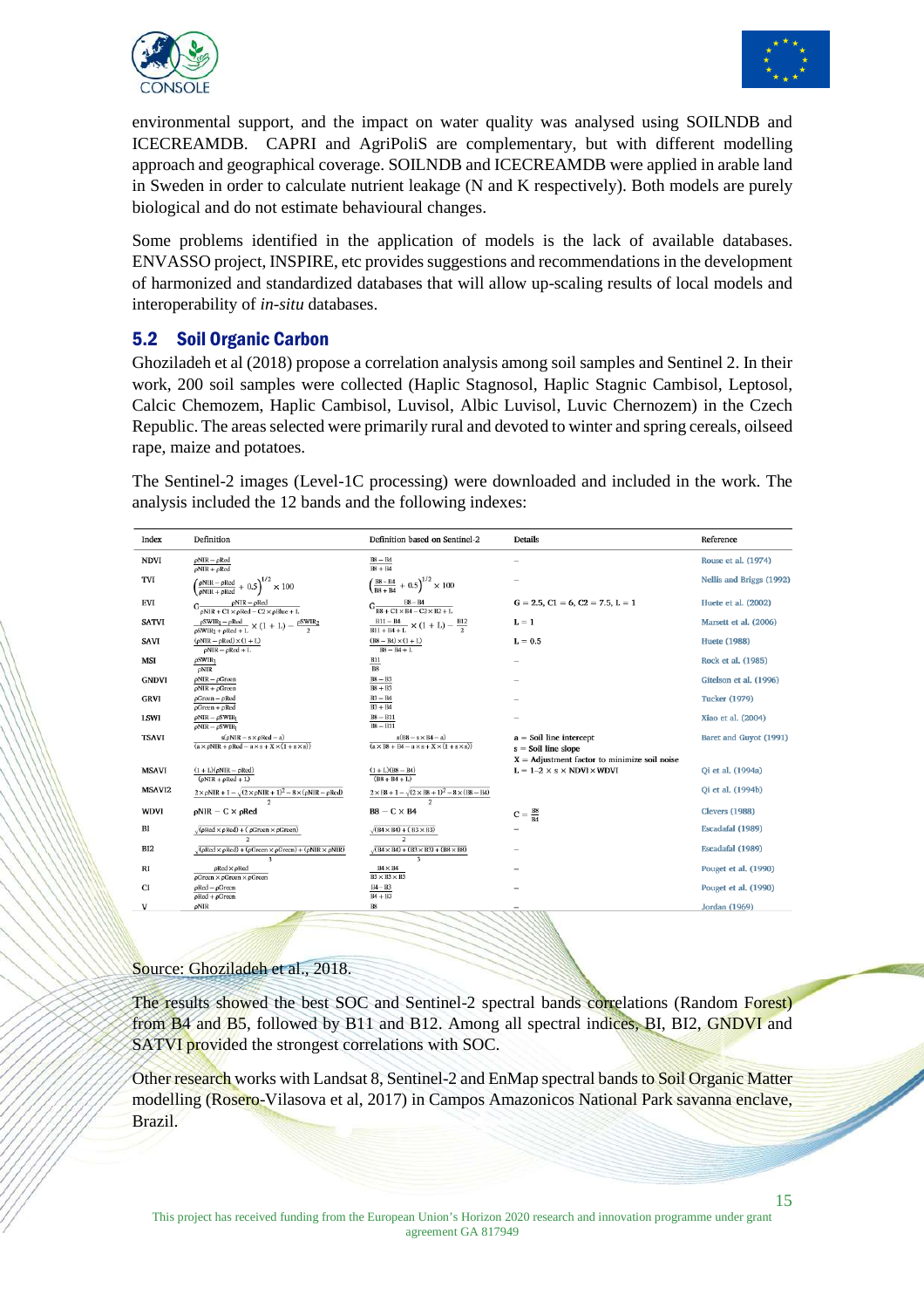



## 5.3 Soil salinity

The soil salinity can be an indirect indicator of overexploitation of aquifers and a decrease of soil quality and water availability.

Taghadosi et al (2019) deals with soil salinity estimation using Sentinel-1 SAR imagery in an area which is highly affected by salinity hazard. They investigated a new method to relate radar intensity to measure in-situ salinity directly. In the first step, Sentinel-1 dual polarized VV (Vertical transmit Vertical receive) and VH (Vertical transmit Horizontal receive) data were acquired from the study site. A field study was also conducted, simultaneously, and the Electrical Conductivity (EC) of several soil samples was measured. The Support Vector Regression (SVR) technique, with different kernel functions, was used to relate explanatory variables to ground measured salinity. We also applied Feature Selection (FS) algorithms of the Genetic Algorithm (GA) and Sequential Feature Selection (SFS) for optimizing the model and selecting the best explanatory features. The results showed that ε-SVR with Radial Basis Function (RBF) kernel had the most accuracy with the Coefficient of Determination  $(R2) = 0.9783$  and Root Mean Square Error  $(RMSE) = 0.3561$  when the GA FS was applied. Also, GFO, VV and RVH had the best performance in salinity detection.

#### 5.4 Soil moisture

The study from Thi et al, 2019 aims to develop a regional algorithm for estimating SMC by using Landsat 8 (L8) imagery, based on analyses of the response of soil reflectance, by corresponding L8 bands with the change of SMC from dry to saturated states, in all 103 soil samples taken in the central region of Vietnam. The L8 spectral band ratio of the near-infrared band (NIR: 850– 880 nm, band 5) versus the short-wave infrared 2 band (SWIR2: 2110 to 2290 nm, band 7) shows the strongest correlation to SMC by a logarithm function ( $R2 = 0.73$  and the root mean square error, RMSE ~ 12%) demonstrating the high applicability of this band ratio for estimating SMC.

## 5.5 Water quality

Water quality can be useful for biodiversity and remote sensing data can be used for monitoring and identification of water bodies over large-scale regions in a more effective and efficient manner. However, this technique must be integrated with traditions in situ sampling method and field surveying in order to provide precise results. Various empirical, semi-analytics and machine learning algorithms exist to derive relationships between multi spectral image surface reflectance and water quality indicators derived from in situ measurement. The capabilities of Landsat-8 satellite image were analysed by Jakovljeciv et al, 2018 for assessment of abundance of phytoplankton's (biological parameters) and Turbidity, Dissolved oxygen, Total Phosphorus and Total Nitrogen (physic chemical parameters) in region of Vojvodina, Republic of Serbia. The Neuron Networks are used to analyse correlation between in situ measurements and 7 Landsat 8 atmospherically corrected satellite images acquired in 2013. Satellite-based monitoring, in combination with in situ data, provides an improved basis for more effective monitoring of large numbers of water bodies over large geographical areas. Relationship between derived and WFD quality parameters is established in order to provide usage of remote sensing data for ecological status classification according to WFD.

## 5.6 Metabarcoding

Metabarcoding represents a revolutionary method of analyzing biodiversity that combines two technologies: a pre-selection of the genetic material of interest (one or a few DNA / gene regions that operate in a barcode or barcode mode) to through Polymerase Chain Reaction (PCR) and subsequent massive sequencing of these to identify the range of organisms present in the environmental sample. Selection and combining of target regions (primer delimited) in the PCR amplification process determines which group of organisms are to be analyzed.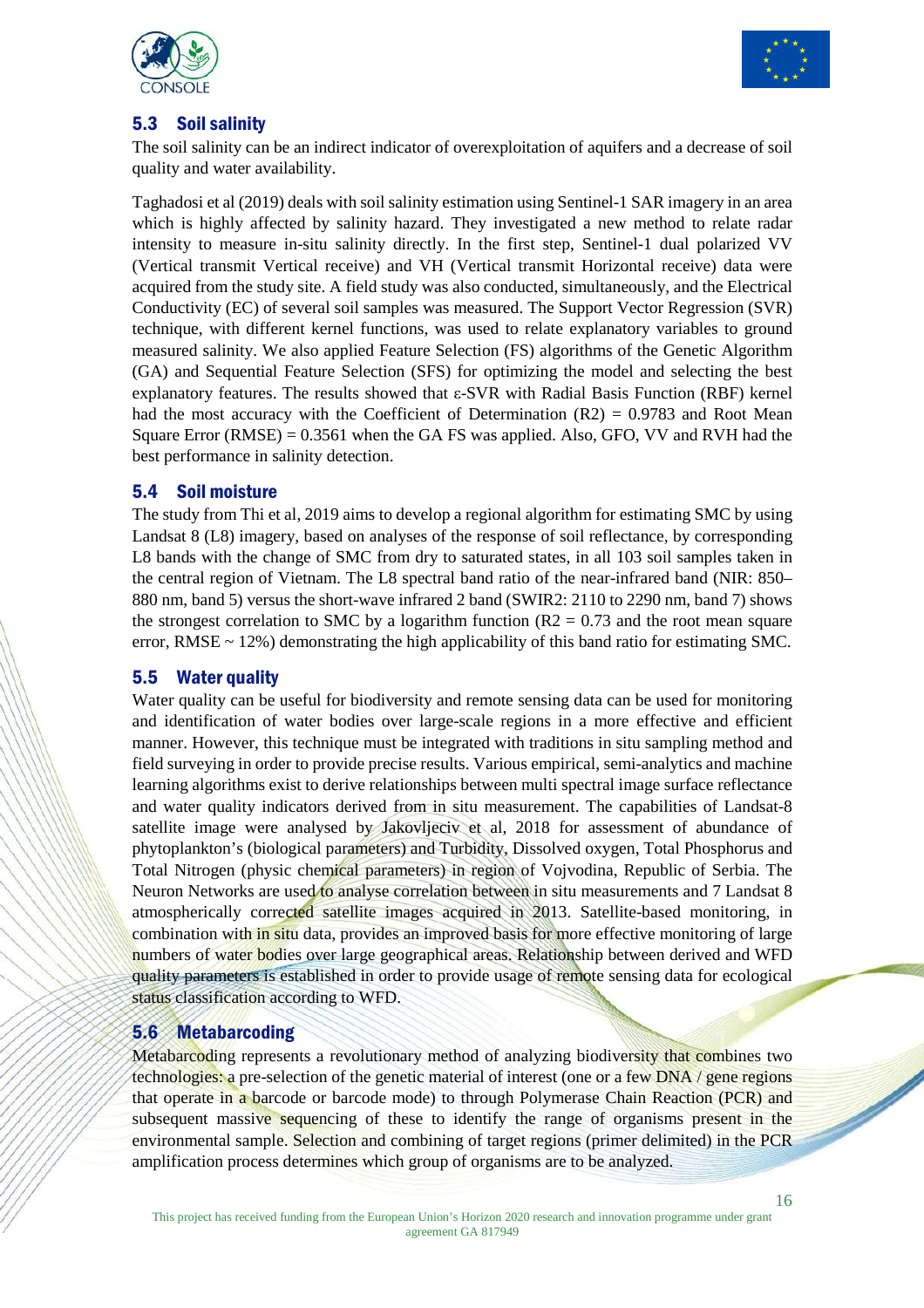



The bacteria and fungi present in the soil play a crucial role as mediators of biogeochemical processes and in the establishment of plant communities. To know which organisms are present in one or the other group, PCR primers must be selected that are sufficiently conserved to amplify the maximum number of organisms in the group, but with sufficient resolution to discern families that fulfil different functions in the ecosystem (Phytosudoe Project)

## 6 Current developments

Currently, different entities and countries are involved in the development of ITC tools applying some technologies below mentioned. In fact, several international projects focus on the improvement of the technologies available for monitoring AECPGs and facilitate the implementation of new contractual relationships. In addition, other developments are focused on the design of new contractual relationships based on their feasibility thanks to the current technologies. Following, an overview of some examples can be found as a portfolio of new advances in this topic.

## 6.1 MARS Project

The aim of the MARS project (https://ec.europa.eu/jrc/en/mars) is to use the remote sensor technology of satellites to monitor crops, predict yields, track the weather patterns that might affect farmers (and the broader impact of climate change as a whole) and to track agricultural biodiversity, among others. All of which are neatly summarised in regular MARS Bulletins providing a wealth of information for farmers, traders and analysts on what to expect in Europe and beyond.

## 6.2 Use of UAVs

In Spain and, in particular, Galicia, the regional Administration is fostering the use of Unmanned Aerial Vehicles (UAVs) and digital technologies such as remote sensing, image analysis, and big data to automate farm checks and exploit the collected data for an almost continuous monitoring of the exploitation resources, allowing a better decision making with higher precision, optimize crop yield, make predictions about the future to prevent the spread of pests and diseases.

## 6.3 Without physical inspections

In Denmark, the objective of the paying agency is to completely eliminate by 2020 physical inspections for the requirement of agricultural activity, i.e. sowing, ploughing, harvesting etc. on arable land, and at least yearly grass cutting in areas with grassland and fallow land. Full monitoring of the basic payment scheme is starting to be introduced in 2019, still complementing it with physical inspections.

## 6.4 Automated area classification

Austria is currently running a pilot in the Austrian paying agency on automated area classification based on satellite imagery in different test regions called "automated detection of alpine forage area" to enhance the pro-rata-system for areas covered with trees or bushes. In a first approach (2017-2018) seventeen test regions were analysed based on PlanetScope data, as well as the whole area of Austria based on Sentinel 2 data.

## 6.5 RECAP

RECAP is a commercial platform supporting Paying Agencies (PAs), Agricultural Consultants & Advisors, as well as Farmers to respond to the CAP monitoring challenges. It was developed by DRAXIS Environmental (GR) in close collaboration with end users, within H2020 funded project RECAP—Personalised Public Services in Support for the implementation of the Common Agriculture Policy (CAP), Grant Agreement 693171.11 The platform builds upon different components integrating satellite remote sensing and user-generated data (admin data; geotagged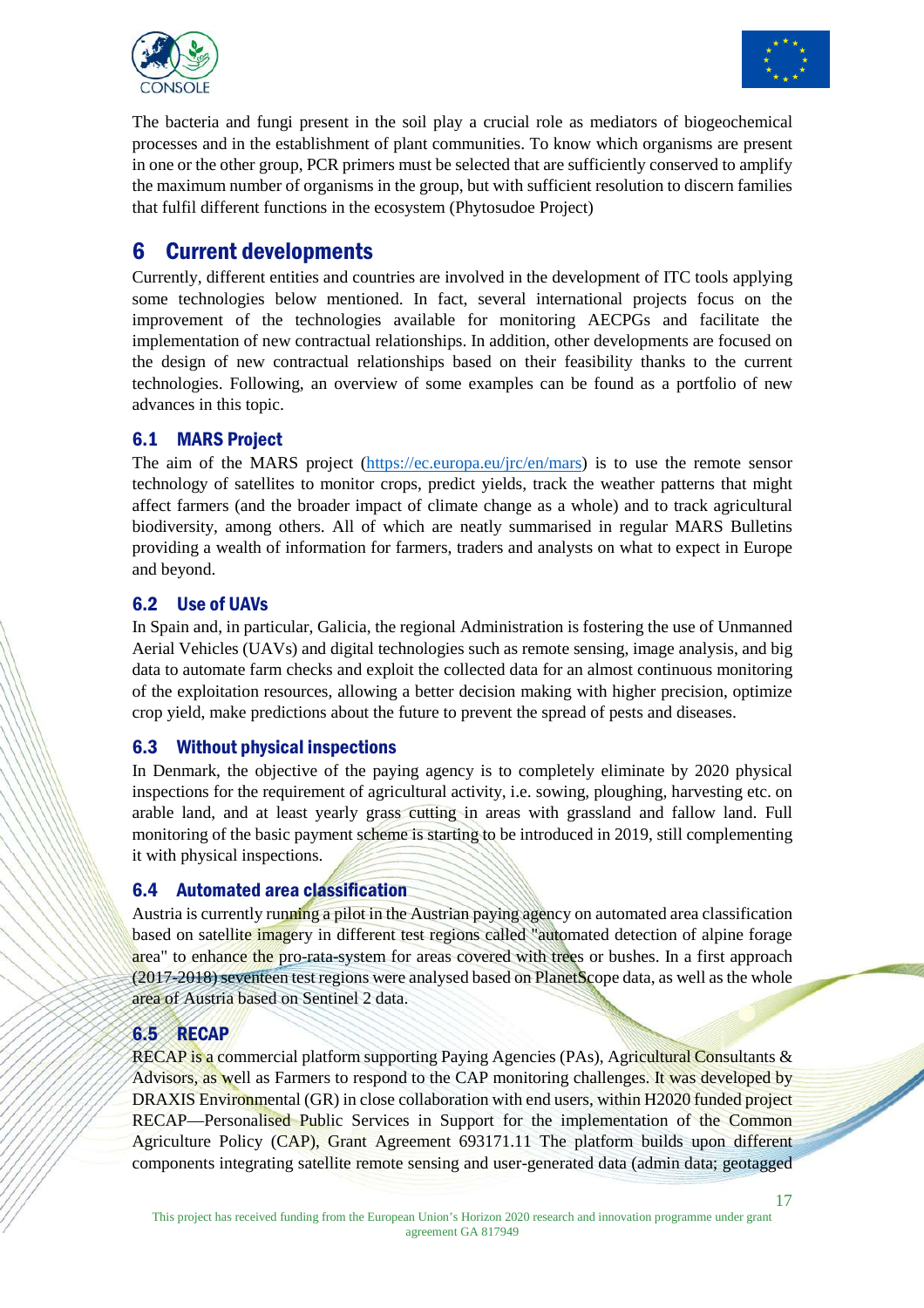



and time stamped photos, etc.) into added value services for a cost-efficient, transparent and reliable remote CAP monitoring. The RECAP Remote Sensing (RS) methodology is founded on the accurate crop type classification via machine learning application on a time-series of combined Sentinel-2 imagery and relevant vegetation indices. The monitoring of compliance algorithmically addressed, covers the following requirements for Greening and Cross Compliance: Greening 1 – Crop Diversification; Greening 2 – Permanent Grassland; GAEC1 – Buffer Strips; GAEC 4 – Minimum Soil Cover; GAEC 5 – Minimising Soil Erosion; SMR 1 – Reducing water pollution in Nitrate Vulnerable Zones (VNZs) and GAEC 6 – Maintaining the level of organic matter in soil. The RS component has been pilot tested in 3 sites (Greece, Spain, Lithuania) showing an overall accuracy higher than 85% (validated results) for the discrimination among 8 to 11 different crop types (depending on the pilot case) that explain more than 90% of the different pilot sites. Additionally, the RECAP platform works as a repository of data for farmers (as well as inspectors; platform users), where they are able to store data, records, and documents to which they can have continuous access within a secure and transparent framework and will be in position to obtain or retain during an inspection. The RECAP services are provided through a web cloud-based Software as a Service platform (provided under public licence), as well as a mobile and tablet application.

#### 6.6 APII

The Advanced Platform for Intelligent Inspections (APII) is a technological solution in development by a partnership between two companies (Seresco, Proyestegal) and a RTO (Gradiant), under the framework of the PRIMARE programme15, a Public Procurement of Innovative solutions (PPI) by the Galician Agency for Technology Modernisation (AMTEGA) in cooperation with the Galician Ministry of Rural Affairs, in the context of improvement of the CAP management based on the use of digital technologies. The development and validation are expected to be completed by the end of 2019. The APII proposes a change of paradigm in the way CAP controls are carried out by providing a set of tools that dramatically improve performance and reduce costs over existing approaches, introducing the highest degree of automation to all processes involved in CAP management, from the request of inspections to the execution and supervision of controls. The area of application of the APII is Galicia, Spain, where the area subject to CAP controls amounts to 650.000 hectares. The APII ingest and processes data from different sources, encompassing:

a.) high-resolution satellite imagery (such as Worldview or GeoEye) and UAV imagery acquired with different payloads: RGB, multispectral, LIDAR and different camera configurations (nadir, oblique).

b.) open data from the Copernicus program (Sentinel-2 imagery), PNOA (Aerial Orthophotography National Plan) and Cadastral Information.

Beyond CAP subsidies, the APII platform also enables tools for management and monitoring of agricultural and farming activities, as well as for forestry monitoring. This is the case of a web application that will be made available to farmers for helping them in decision making that will result in greater efficiency and cost reduction. One of the functionalities provided by this application will be the generation of advice for the most suitable irrigation and harvesting times, based on the observation of the crops.

#### 6.7 Gaiasense

Gaiasense and the H2020 DataBio Big Data Lighthouse project. Gaiasense is a technological solution, developed and operated by NEUROPUBLIC S.A., offering a range of innovative smart farming services which, among others, are contributing to the realisation of the proposed CAP reform. The Gaiasense solution implements a holistic approach which combines data collected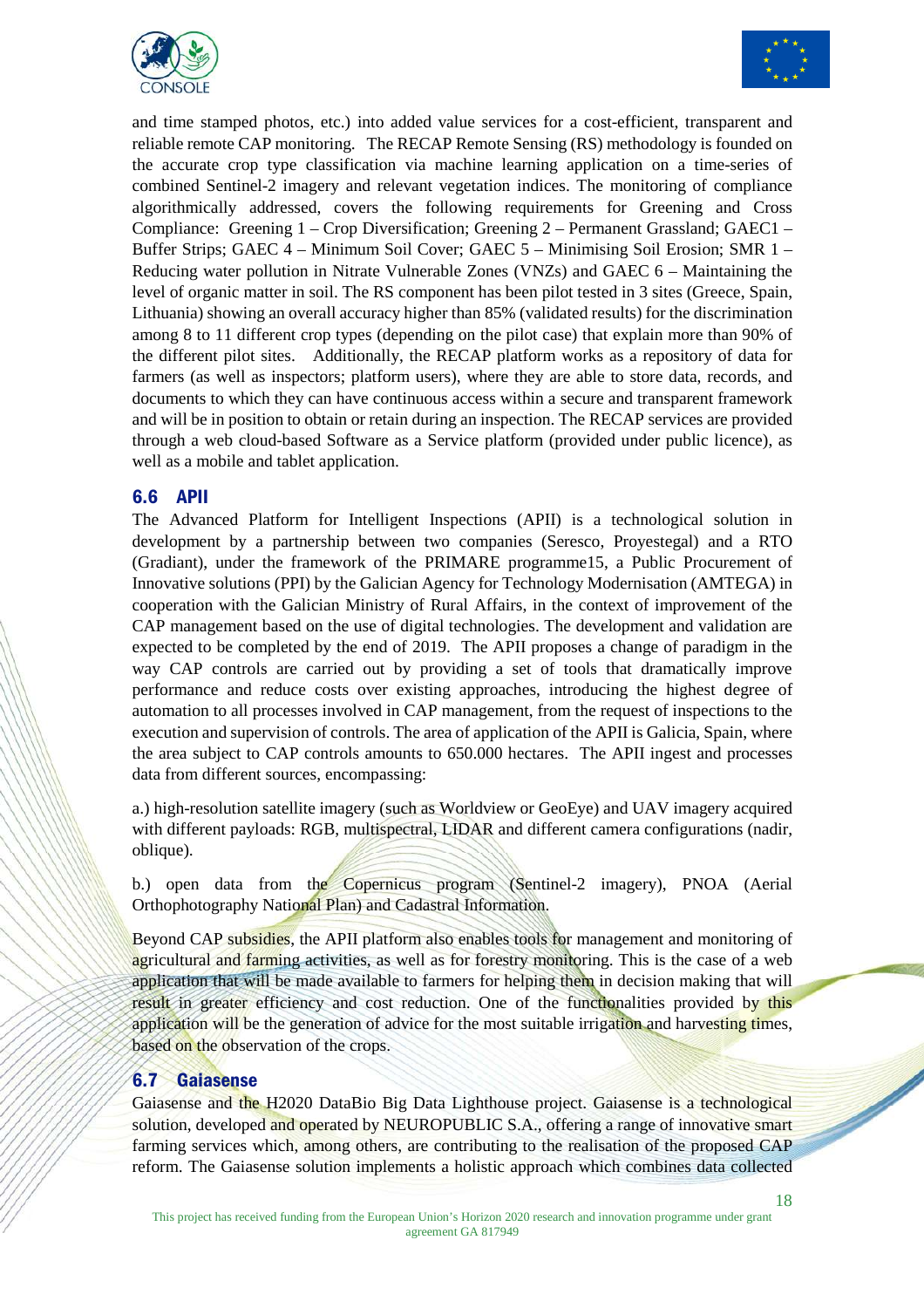



directly from the field by stationary IoT environmental monitoring sensors along with earth observation images from aerial (UAV) or in-orbit platforms. Additional information sources are incorporated such as weather forecasts and field information provided by the farmers and advisors. Gaiasense solution is currently deployed in 26 pilot sites in Greece covering > 60.000 ha and 17 different crops, offering services on fertilisation, irrigation and pest management/hazard warnings to 15.000 Farmers. The ambition of the launched DataBio pilot is to deal effectively with CAP demands for agricultural crop type identification, systematic observation, tracking and assessment of eligibility conditions over a period of time. Towards that direction, the pilot provides EO-based services that support key business processes including the farmer decision making actions during the submission of the "Greening" aid application (proactive control). A series of steps comprise the backbone of the pilot's methodological framework and involve:

a.) Crop type modelling using machine learning methodologies and EO historical data as training features (a priori procedure)

b.) Automatic EO product generation and assignment of generated EO-based indices (e.g. NDVI) for each agricultural parcel (continuous procedure)

c.) Collection of data related to the farmers' aid application for "Greening". Crop type declaration for each agricultural parcel.

d.) Classification of each parcel after the farmers' declaration period closes and comparison against its declared label.

#### 6.8 NIVA

The NIVA project. The "New IACS Vision in Action (NIVA)" is a H2020 project that started in 2019 and aims to contribute in the modernisation of the Common Agricultural Policy through the provision of a suite of digital solutions, e-tools and good practices for e-governance. Administrative bodies from 9 EU Member States join forces to realise a new vision on the Integrated Administration and Control System (IACS) – the instrument for CAP governance. The project aims to support the acceleration of cost-effective administration of CAP payments, to stimulate data (re)use for monitoring the societal benefits of agriculture towards climate, environment and rural development and thus to improve the sustainability and competitiveness of the sector. NIVA strives for maximum impact by involving all other European Paying Agencies in a Reference Group that will be actively involved. NIVA will exploit the ongoing operationalisation of the Copernicus satellite programme and the use of Earth Observation data but also will specify the appropriate mechanisms towards the increased interoperability between different subsystems, like open data, farm management and information systems, telemetry on farm machinery and local sensors.

## 6.9 FaST

FaST is the Farm Sustainability Tool for nutrients. It will be a digital tool to help individual farmers improve both the agronomic and environmental performance of their farms, by supporting them in the development of an accurate Nutrient Plant Management (NPM). NPM is the process of ensuring a farm utilizes its crop nutrients as efficiently as possible, in order to optimize crop yield and quality, whilst also protecting the environment by not having as excess of nutrients. According to GAEC 5 and article 12(3), Member States will establish a system to provide the FaST for nutrients to individual farmers, who in return will be obliged to activate the tool and input the information necessary for the tool to be operational. Minimum elements and functionalities of the tool have been defined. In addition, the tool allows adding other electronic on-farm and e-governance applications due to modularity of the tool. The Commission will support Member States with the design of the FaST, the data storage and processing services required. The tool is developed on the Cloud system and connected with Earth Observation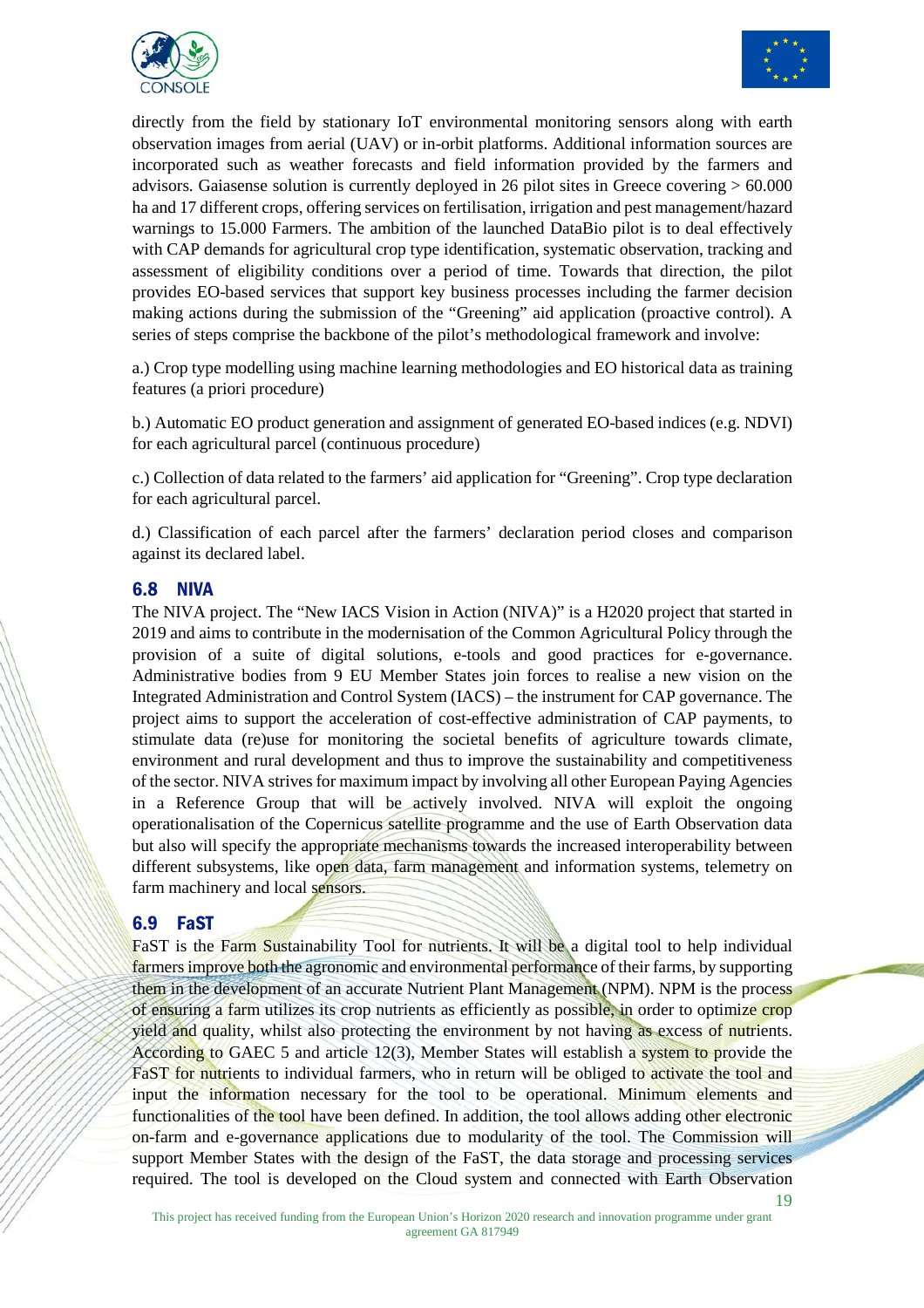



Services from Copernicus. In addition, information about soil, environmental, farmer objectives, farm practices and products and procedures are included in the tool.

## 6.10 Sga@PP and SgaFot

Sga@PP and SgaFot are two applications for mobile phones with which to facilitate Andalusian farmers and ranchers the processing of the application for CAP aid. Both apps, which work in a complementary way, allow the beneficiaries of the CAP to consult their files and send georeferenced photographs, in order to correct erroneous data or present allegations. Specifically, the SgaFot app allows the farmer or rancher to take images or delimit traces that will later be incorporated into his file to correct errors, with the guarantee of providing reliable information since the date and location of the images cannot be manipulated.

## 6.11 LIAISON

LIAISON is an EU-funded' research and innovation' project that aims to help unlock the potential of "working in a partnership for innovation" in agriculture, forestry and rural business. They identified several types of innovations but they are focused on social or economic dimensions. In fact, one of their expected outputs will be a policy brief on improving the institutional environment for partnerships, projects and networks for innovation as the digitalization of the sector.

#### 6.12 Contract 2.0

Contracts 2.0 is a European Union (H2020) funded project that works on contractual solutions that provide the right incentives to farmers and land managers to produce more environmental public goods, but will also allow them to reconcile the profitability of their farms with the objectives of sustainability. One of the expected outputs is the innovative design of new contractual relationships and their economic viability.

#### 6.13 Effect

Effect is a European H2020 funded research project with the overarching goal to develop and test innovative agri-environmental contract mechanisms to improve the provision of environmental goods. There are several case studies that focus on payments based on results. One of the aspects analyzed is the economic viability of these contracts taking into account the application of technologies.

#### 6.14 Ecological modeling (LifeWatch-ERIC)

LifeWatch-ERIC is a European Infrastructure Consortium providing e-Science research facilities to scientists seeking to increase our knowledge and deepen our understanding of Biodiversity organisation and Ecosystem functions and services in order to support civil society in addressing key planetary challenges. LifeWatch includes several virtual labs available and free. Ecological modeling vLab comprises two online coupled models, which are parameterised and initialised for the specific conditions at a few specifically identified areas for which the required datasets exist. In an attempt to make the tool user friendly a graphic user interface to view model results dynamically through any internet browser. Model results will be stored at the HCMR servers and the user will be able to select the area, scenario, and parameter required, which will then be returned as results in the form of plots. All model parameters and options will be available to the user online. The ultimate operation, therefore, of this vLab will be to allow the user to submit a request for the model to run under a different scenario than those already available. (https://www.lifewatchgreece.eu/sites/default/files/videos/lwgrdemo.m4v)

#### 6.15 iSQAPER

iSQPAPER is a European Union (H2020) funded project that evaluates the effect of innovative soil management on ecosystem services, including climate regulation and carbon neutrality. A

20

**September 1888**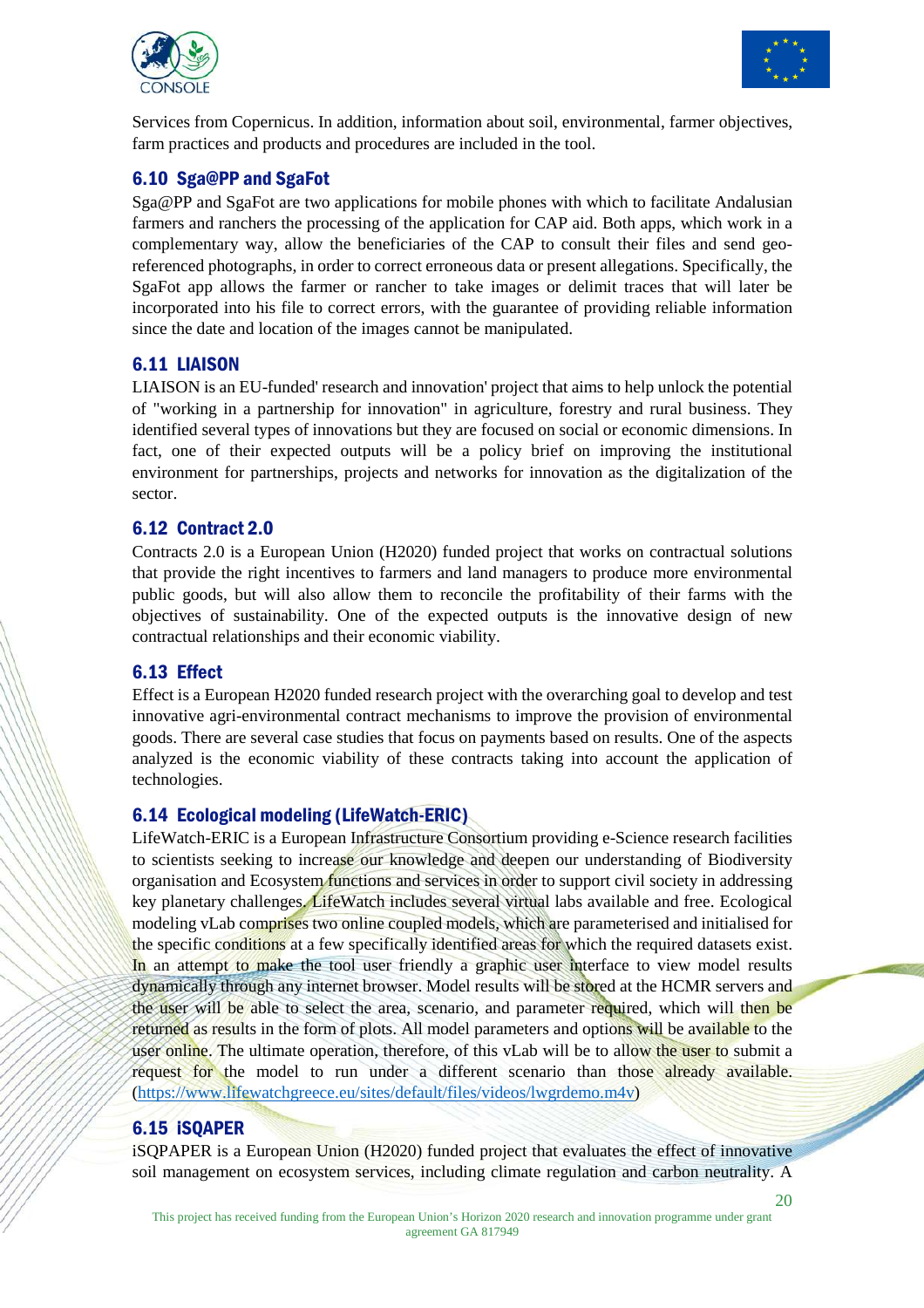



main output of iSQPAPER is the SQAPP, soil quality app that runs in many platforms including mobile phones in Chinese, English, Estonian, French, German, Greek, Hungarian, Italian, Nederlands, Polish, Portuguese, Romanian, Slovenian, Spanish. (https://www.isqaperproject.eu/)

## 6.16 Soilmentor

Soilmentor is a software developed by Vidacyle to provide knowledge and information about healthy soils and biodiversity. Soilmentor provides and facilitates monitoring soil health and understanding what to focus on. Soilmentor has been designed with a friendly interface taking into account the needs and demands of farmers. (https://soils.vidacycle.com)

## 6.17 Maiagrazing

Maiagrazing is a decision-making solution to make graze planning more accurate. Taking into account seasonal changes, the software provides suggestions and recommendations to match stocking rate to carrying capacity. Maiagrazing is an online tool that helps farmers maximise their pastures and profits in the good times and reduce risks when it's tough. In a map, the users can see where herds are located. (https://maiagrazing.com)

## 7 CONSOLE and technology

CONSOLE is not focused on new advances on technologies. Most Case Studies have to go beyond compliance requirements. However, the pandemic situation has promoted and accelerated the digitalisation of the sector. For instance, farmers have to submit their CAP applications for direct payments and also provide data and information (Germany). A template document was shared to the CONSOLE consortium to identify the main technologies involved.

Based on the information provided by the partners and the different contract types identified in the CONSOLE project, a depth analysis of the cases studies was carried out in order to identify the technologies involved and their link with the four contract types.

Following, the technologies applied in the CONSOLE Case Studies are cited.

## 7.1 LPIS

Land parcel information system is usual in all of the CS. However, most of data included focus on identification of plots or parcels. Nevertheless, some partners include environmental data in order to facilitate the identification of impacts from contractual types (ES3-Spain). This data management supports the biodiversity monitoring and scoring approach (DE2-Germany) and allows estimating the impact on soil organic carbon from contractual type application (ES3). The Austrian case study AT2 "Biodiversity monitoring with farmers" includes a portal webpage where the farmers are reporting their monitoring results.

## 7.2 GSAA and spatial data software

In the AT4 Case Study a specific software for the operational data of the farmers (management measures, soil sampling, etc) is included. The software allows downloading several documents regarding user' queries (e.g. information about the amount of stored CO<sub>2</sub> on a specific field, the soil sample results, and the reported management measures from the farmers). In this case study AT4, the monitoring of  $CO<sub>2</sub>$  is the key AECPG in order to obtain a certificate of the tons sequestered. The soil samples for each field in the program are paid by the farmers (390 $\epsilon$  for each soil sample). In the program three soil samples are required: initial soil sample at the beginning of the contract; second soil sampling (success sampling) after 3 to 7 seven years, according to the farmer's needs; and a third sample (control sample) after additional 5 years. On the other hand, FI4 Case Study allows landowners and domestic animal herders a close collaboration through an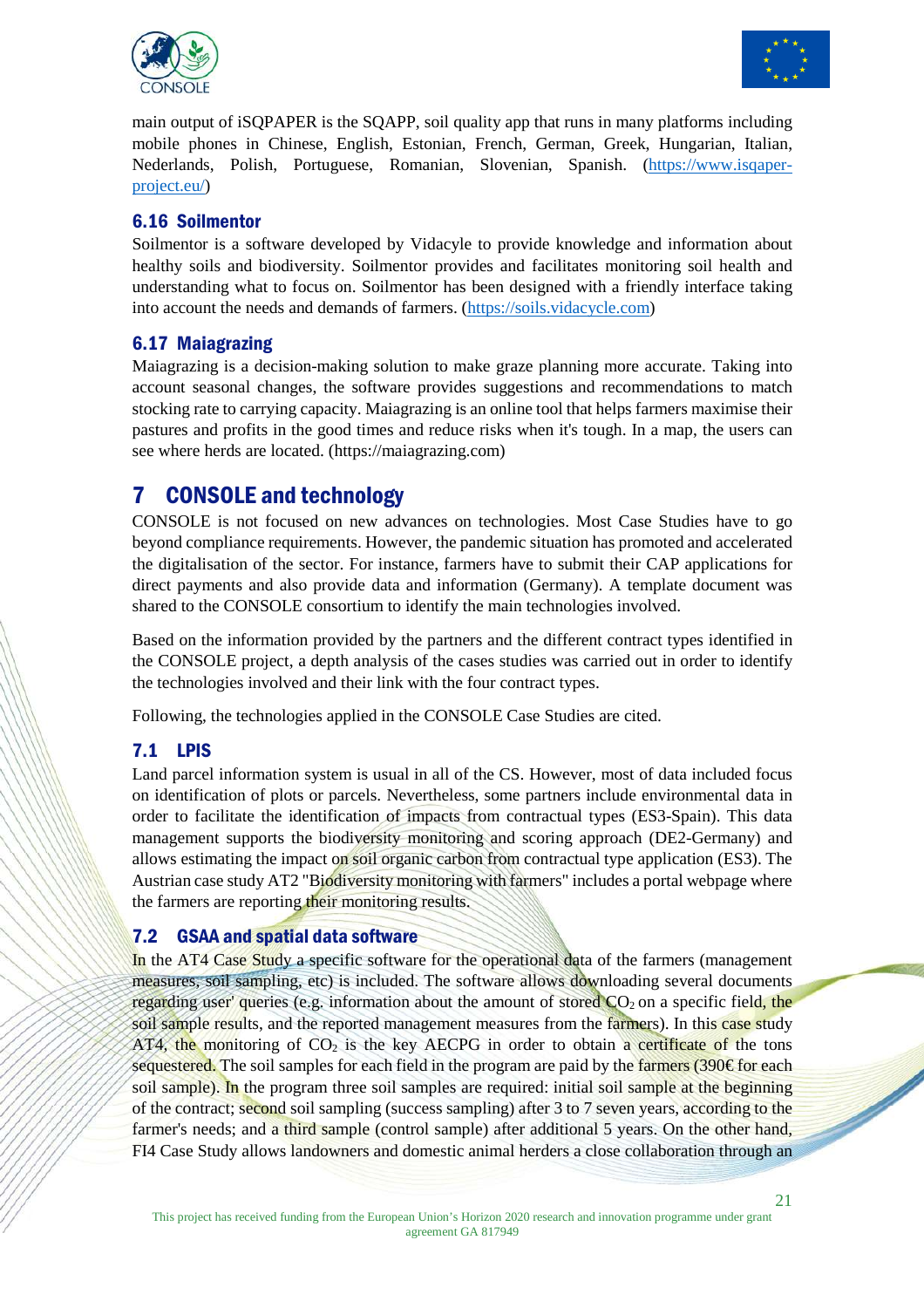



online platform. The platform provides an example of a contract model for leasing pastures with several benefits: improve biodiversity, landscape and animal welfare.

## 7.3 Remote sensing

Remote sensing is currently applied in the monitoring and control of machinery (remote control) in shrub clearance. This technology is combined with Internet of Things and Artificial Intelligence and allows the monitoring and checking of the management measures applied (For instance, remote caterpillar control in CS1-Germany).

## 7.4 Drones

Drones provide several benefits in small areas thanks to their accuracy and frequency data. However, national rules could limit the application of drones. For instance, in Germany, the use of drones in (steep slope) vineyards (https://www.praxisagrar.de/pflanze/weinbau/spruehdrohnen-im-weinbau/ or, either to replace the use of helicopter spraying (authorized under exception rules) or also for biological control, e.g., enabling the application of pheromones has been tested. This requires – besides technological developments adaptations in aviation law, but also protection law.

## 7.5 Geotagging

The huge use of smartphones allows the implementation of geotagging technology in the agricultural sector. In fact, Thunen Institute developed the project NatAPP (https://www.thuenen.de/en/lr/projects/natapp-smartphone-based-documentation-of-natureconservation-measures/) combining a smartphone-based approach with an online information desk to facilitate implementation of nature protection measures by farmers.

## 7.6 Sentinel and SOC

The use of satellites in the CS can provide details about the surface, land use, etc. However, there are several advantages in the field of monitoring several variables. SP3 is focused on the monitoring of SOC in olive groves in order to facilitate new contractual relationships based on results. For instance, the impact on SOC from the olive integrated production in SP3 has been tested through the harmonization and standardization of data available prior to the implementation of this contract solution. Regarding preliminary results. Sentinel 2 data allows several indexes which could be related with changes on SOC. In fact, TVI, MSI and GNDVI could be related with SOC in some case studies.

## 8 Workshop: Practicability under the lens of technical issues

In the framework of CONSOLE Project, a workshop was developed in order to scan with the stakeholders the technologies available that can support the implementation of results based, collective and value chain-based solutions, to know their perception about current technologies, identifying which can help our contract solutions. This event was held in 1<sup>st</sup> December 2021 (online) led by UNIBO and EVENOR staff (see Table).

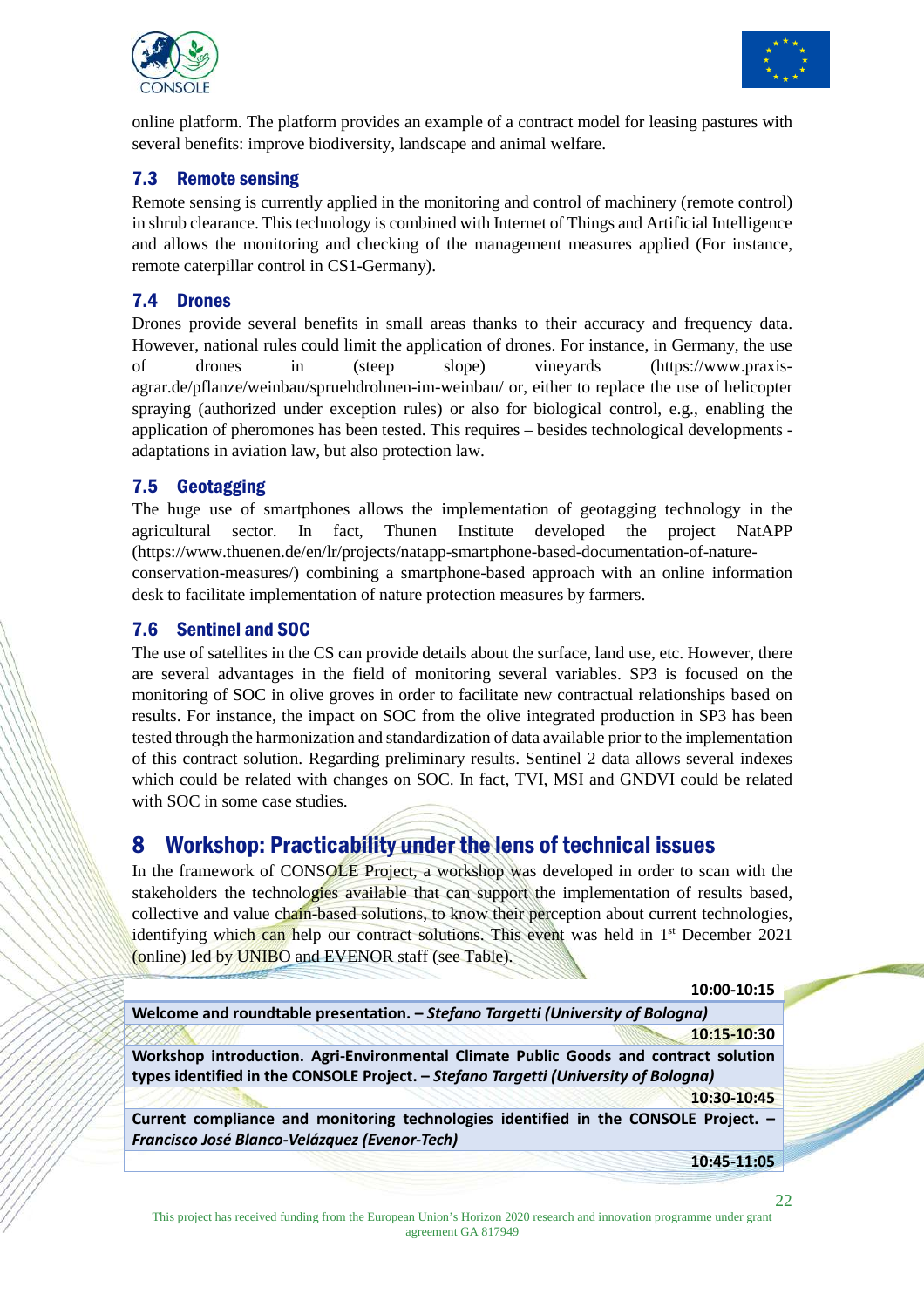



| Evaluation of the technologies by the stakeholders. - Francisco José Blanco-Velázquez<br>(Evenor-Tech)  |
|---------------------------------------------------------------------------------------------------------|
| 11:05-11:35                                                                                             |
| Discussion of the results. - Stefano Targetti (University of Bologna)                                   |
| 11:35-11:55                                                                                             |
| New technologies development. Trends and discussion. - Francisco José Blanco-Velázquez<br>(Evenor-Tech) |
| 11:55-12:00                                                                                             |
| Closure of the workshop. - Stefano Targetti (University of Bologna)                                     |

A total of 11 participants from public administration, research centers and private sector attended this workshop and provided their experience on this topic.



The participants were asked regarding what technologies they consider suitable for monitoring.

Please link each agri-environmental good with the technology that you consider suitable for monitoring.



Satellites were selected as the technology most suitable for monitoring soil organic carbon, soil salinity, and soil moisture. However, soil biodiversity is most suitable to be monitored by Metabacording, Geotagging and Drones.

The second question looks for the classification of the technologies according to their importance of new contractual relationships and public goods.

23

 $\overline{\phantom{a}}$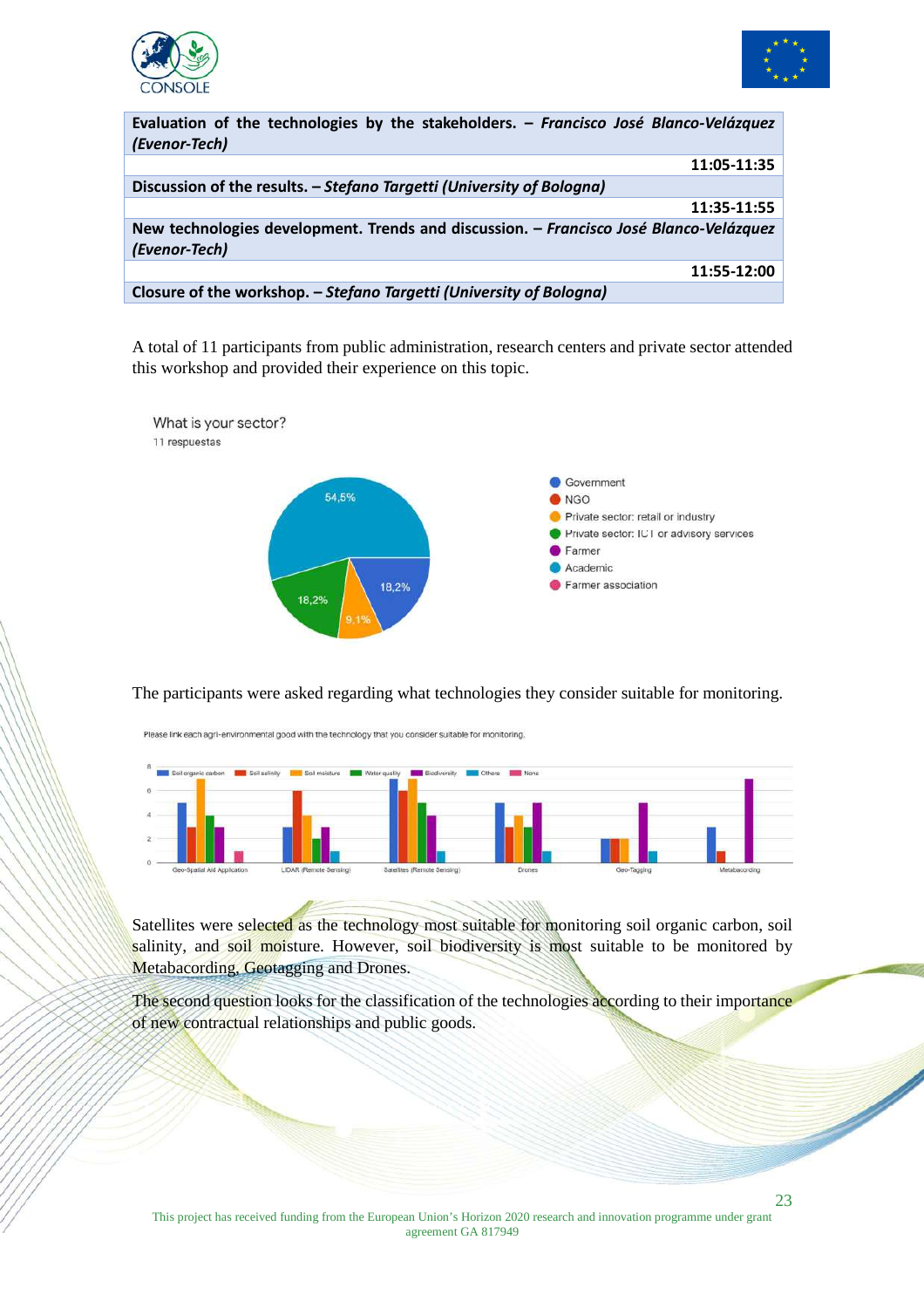



Please, classifies the following technologies according to their importance for new contractual relationships and agri-environmental goods, with 1 being the most important and 5 the least important



Geo-Tagging and satellites were selected as the most important technologies for new contractual relationships. This makes sense due to the previous results regarding public goods suitable to be monitored by technologies. However, the participants consider that other technologies can be more interesting due to their own characteristics. As the Figure highlight, LIDAR and Metabacording were selected in the medium and least important. As well as, some participants voted that satellite could be least important. This may be due to the restrictions of the use of satellites for some public goods and the requirements identified in previous sections.

Finally, participants provided their perception about what technologies are more relevant for the four types of contract solutions.



Please link each contract type with the technology that you consider relevant.

The participants considered that Drones, Metabacording, LIDAR and Geo-Tagging are more relevant for Result-Based contracts. Each one provides accuracy data and facilitates the monitoring of target variables. On the other hand, Satellites were selected as the most relevant technologies for Collective Implementation due to their coverage data. For the value chain, Geo-Spatial Aid application was selected because it allows integrating data from different sources (i.e. market prices). Finally, Land tenure does not require a complicated monitoring system so the technologies selected were Geo-Spatial Aid application, LIDAR, Satellites and Drones at the same level.

## 9 Conclusion

In the light of the information compiled and analysed, several items could be highlighted:

Firstly, the technology may support the design and apply new contractual relationships which promote agri-environmental public goods thanks to the reduction of costs and time. The d and de la distribution de la distribution de la distribution de la distribution de la distribution de la distribution de la distribution de la distribution de la distribution de la distribution de la distribution de la d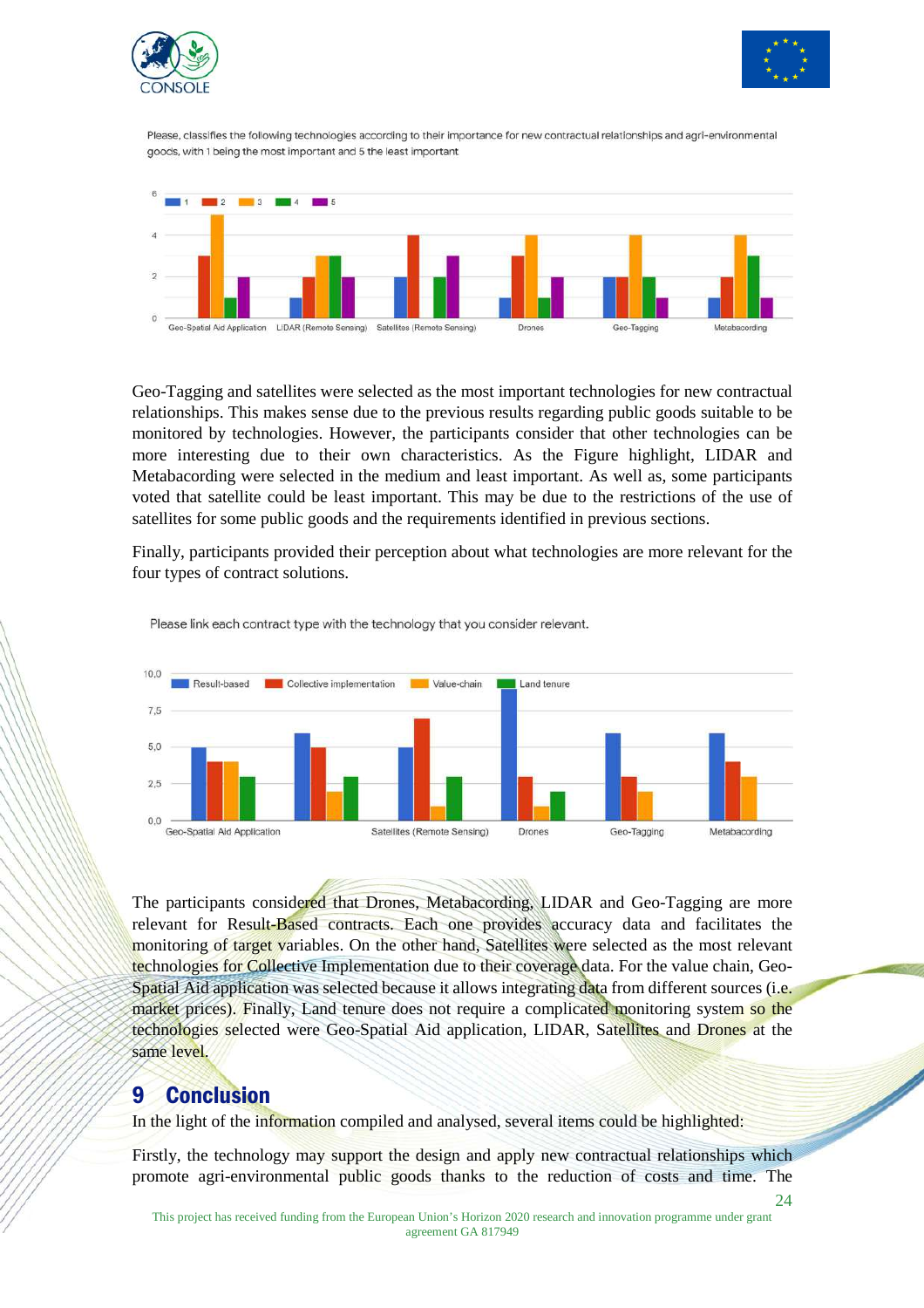



continuous advances in terms of compliance and AECPGs monitoring will allow a better understanding of the measures applied, better monitoring of impacts and reduce errors quickly. However, there are issues pending on solving them. For instance, the lack of interoperability among data sources is a first barrier to compare and analyse results from agricultural and environmental sectors.

Secondly, technology advances at giant steps but not in the same way and in the same place. IoT and AI are the most advanced technologies with several benefits from multiple perspectives. Nevertheless, these technologies required important inputs to facilitate their implementation such as good internet connection, investments, knowledge, etc. Similar situations can be found with remote sensing technologies and/or satellites. The huge data produced required good platform data management in order to analyse the information included.

Thirdly, several methodologies monitor several AECPGs. There is a battery of methodologies available for monitoring several environmental indicators which could be feasible for different regulations and policy measures. A consensus among methodologies, environmental/agricultural indicators targets and policies could facilitate the implementation of real solutions with positive impacts for farmers, environmental and policy sectors.

Fourthly, the technologies analysed for monitoring AECPGs were categorised by stakeholders taking into account their relevance for the four contract types and the main AECPGs. Drones, satellites and Geo-tagging were the technologies more interesting for the stakeholders in terms of facilitating contract types that promote AECPGs provision and their monitoring. However, soil biodiversity monitoring is more limited by these technologies. Metabacording provides a useful tool for monitoring this public good and supporting the result-based contracts.

Finally, the pandemic situation has accelerated the digitalization of the sector. Several software tools and *apps* are in the agricultural sector, especially in the compliance area to reduce physical contact and facilitate the correct fill out of the documents. For instance, several apps are based on geotagging data providing key data required to check the information.

Now, new investment opportunities are on the table to promote the digitalization and, of course, the implementation of technologies/methodologies in the sector. For instance, Next Generation funding measures are focused on this topic for this purpose. In addition, new policies and strategies look for the achievements of the SDGS targeted.

The combination of both strategies could be the starting point of new digital and environmental agriculture.

As well as, current technologies for final consumers are available such as use of QR codes to trace-back the value chain information and use of APPs to promote the direct consumption of local and seasonal products direct from the producer to ethically demanding consumers.

## 10 Acknowledgment

CONSOLE Project (GA nº 817949) has financed this work through personnel costs under the European Union<sup>'</sup>s Horizon 2020.

**BEE** THUNEN

25

BOKU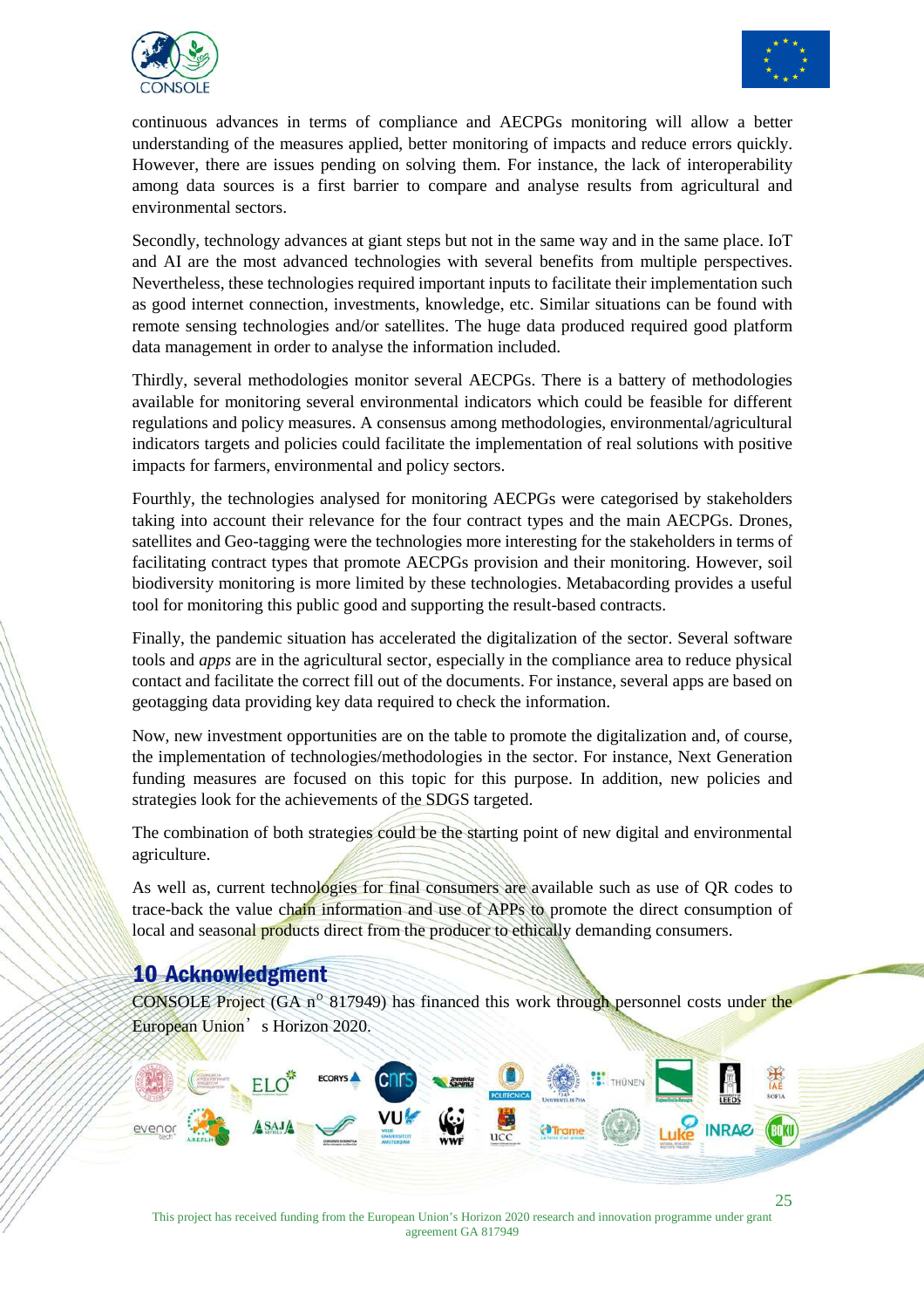



## 11 References

AIOTI WGo6. 2019. IoT and digital technologies for monitoring of the new CAP. https://aioti.eu/wp-content/uploads/2019/05/AIOTI-CAP-controls-and-ICT-technologies-May-2019.pdf

Blanco-Velázquez FJ, Pino-Mejías R, Anaya-Romero M. 2020. Evaluating the provision of ecosystem services of phytoremediation measures for soil contamination. The case study of Guadiamar Green Corridor (SW, Spain). Land Degradation & Development. https://doi.org/10.1002/ldr.3608

De la Rosa D, Anaya-Romero M, Diaz-Pereira, E, Heredia R & Shahbazi F. (2009). Soilspecific agro-ecological strategies for sustainable land use – A case study by using MicroLEIS-DSS in Sevilla Province (Spain), Land Use Policy, 26, 1055–1065. DOI: 10.1016/j.landusepol.2009.01.004

Dedeoglu BB, Bilgihan A, Haobin Ye B, Buonicontri P, Okumus F. 2018. The impact of servicescape on hedonic value and behavioral intentions: The importance of previous experience. International Journal of Hospitality Management. Vol 72, 10-20. https://doi.org/10.1016/j.ijhm.2017.12.007

EC, 2018 Modernisig the CAP: satellite data authorized to replace on-farm checks. NEWS, Brussels, Belgium (https://ec.europa.eu/info/news/modernising-cap-satellite-data-authorisedreplace-farm-checks-2018-may-25\_en)

EC and ECORYS. 2019. Analysis of administrative burden arising from the CAP. Final Study. 10.2762/521652

Ghoziladeh A, Zizala D, Saberioon M, Borukva L. 2018. Soil organic carbon and texture retrieving and mapping using proximal, airborne and Sentinel-2 spectral imaging. Remote Sensing of Environment 218, 89-103. https://doi.org/10.1016/j.rse.2018.09.015

Hart K and Bas-Defossez F (2018) CAP 2021-27: Proposals for increasing its environmental and climate ambition, report for NABU by IEEP.

Höjgard S and Rabinowicz E. 2012. Evidence-based agri-environmental policies: The Swedish experience. Evaluation of Agri-environmental Policies: Selected Methodological Issues and Case Studies. OECD Publishing, Paris. https://doi.org/10.1787/9789264179332-en

Jakovljević G, Govedarica M, Álvarez-Taboada F. 2018. Assessment of biological and physic chemical water quality parameters using Landsat 8 time series, Proc. SPIE 10783, Remote Sensing for Agriculture, Ecosystems, and Hydrology XX, 107831F (10 October 2018); https://doi.org/10.1117/12.2513277

Krapu C and Borsuk M. 2019. Probabilistic programming: A review for environmental modellers. Environmental Modelling & Software. Vol 114, 40-48. https://doi.org/10.1016/j.envsoft.2019.01.014

PhytoSUDOE (SOE1/P5/E0189): "Demonstration of the improvement in soil biodiversity, functionality and ecosystem services through phytomanagement in contaminated and degraded soils within the Interreg Sudoe area." APPLICATION OF METABARCODING FOR BACTERIAL AND FUNGAL DIVERSITY MONITORING IN PHYTOSUDOE SITES. http://www.phytosudoe.eu/en/application-of-metabarcoding-for-bacterial-and-fungal-diversitymonitoring-in-phytosudoe-sites/

26

Í